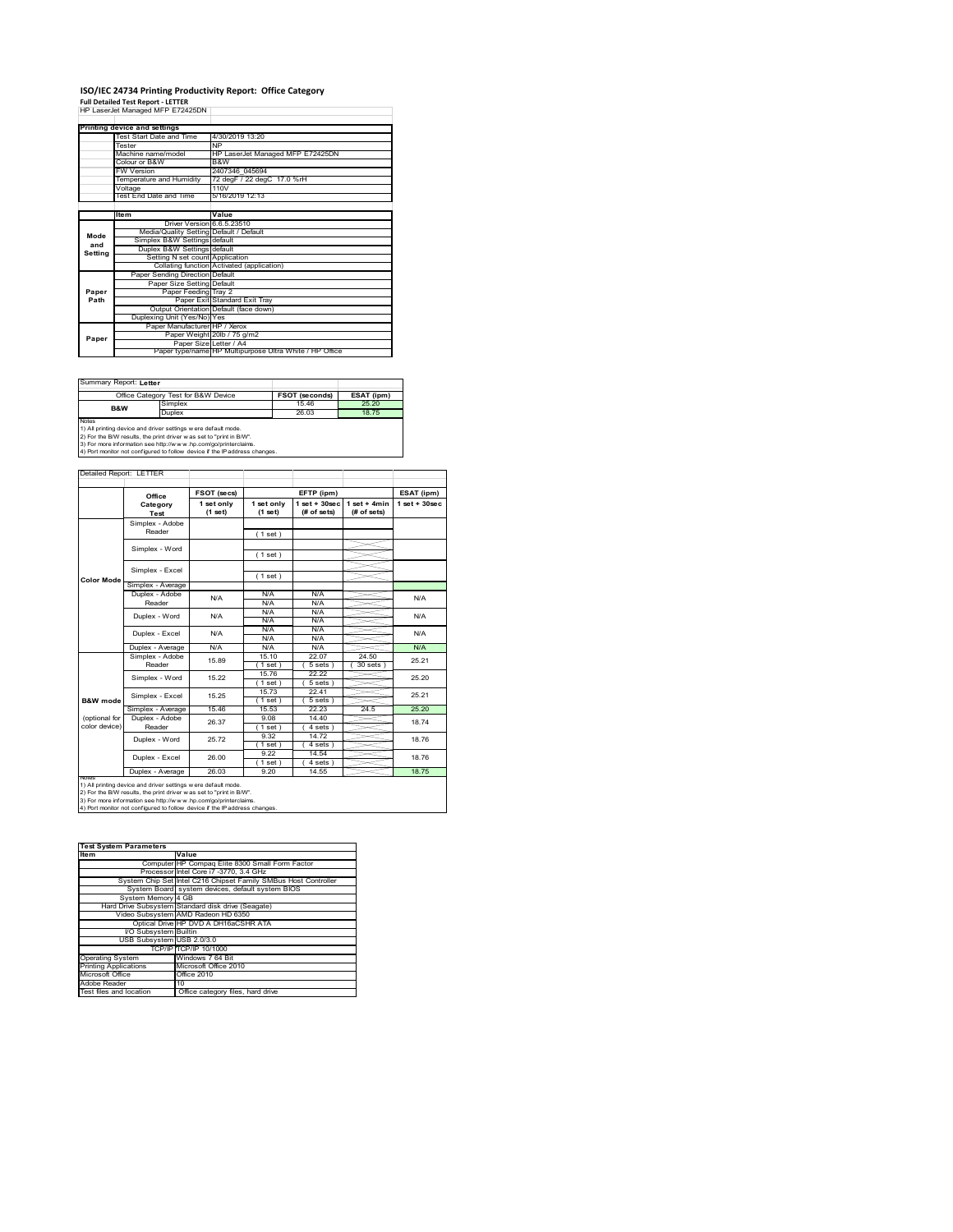## **ISO/IEC 24734 Printing Productivity Report: Office Category**

**Full Detailed Test Report ‐ A4** HP LaserJet Managed MFP E72425DN

|         | Printing device and settings            |                                                         |  |  |
|---------|-----------------------------------------|---------------------------------------------------------|--|--|
|         | Test Start Date and Time                | 4/30/2019 13:20                                         |  |  |
|         | Tester                                  | <b>NP</b>                                               |  |  |
|         | Machine name/model                      | HP LaserJet Managed MFP E72425DN                        |  |  |
|         | Colour or B&W                           | B&W                                                     |  |  |
|         | FW Version                              | 2407346 045694                                          |  |  |
|         | Temperature and Humidity                | 72 degF / 22 degC 17.0 %rH                              |  |  |
|         | Voltage                                 | 110V                                                    |  |  |
|         | Test End Date and Time                  | 5/16/2019 12:13                                         |  |  |
|         |                                         |                                                         |  |  |
|         | Item                                    | Value                                                   |  |  |
|         | Driver Version 6.6.5.23510              |                                                         |  |  |
| Mode    | Media/Quality Setting Default / Default |                                                         |  |  |
| and     | Simplex B&W Settings default            |                                                         |  |  |
| Setting | Duplex B&W Settings default             |                                                         |  |  |
|         | Setting N set count Application         |                                                         |  |  |
|         |                                         | Collating function Activated (application)              |  |  |
|         | Paper Sending Direction Default         |                                                         |  |  |
|         | Paper Size Setting Default              |                                                         |  |  |
| Paper   | Paper Feeding Tray 2                    |                                                         |  |  |
| Path    |                                         | Paper Exit Standard Exit Tray                           |  |  |
|         |                                         | Output Orientation Default (face down)                  |  |  |
|         | Duplexing Unit (Yes/No) Yes             |                                                         |  |  |
|         | Paper Manufacturer HP / Xerox           |                                                         |  |  |
| Paper   |                                         | Paper Weight 20lb / 75 g/m2                             |  |  |
|         | Paper Size Letter / A4                  |                                                         |  |  |
|         |                                         | Paper type/name HP Multipurpose Ultra White / HP Office |  |  |

÷,

Summary Report: **A4**

|                                                                | Office Category Test for B&W Device                               | <b>FSOT (seconds)</b> | ESAT (ipm) |  |  |  |
|----------------------------------------------------------------|-------------------------------------------------------------------|-----------------------|------------|--|--|--|
| B&W                                                            | Simplex                                                           | 1545                  | 25.20      |  |  |  |
|                                                                | Duplex                                                            | 25.96                 | 18.98      |  |  |  |
| <b>Notes</b>                                                   |                                                                   |                       |            |  |  |  |
| 1) All printing device and driver settings w ere default mode. |                                                                   |                       |            |  |  |  |
|                                                                | 2) For the RAM require the print driver was not to "print in RAA" |                       |            |  |  |  |

2) For the B/W results, the print driver w as set to "print in B/W".<br>3) For more information see http://w w w .hp.com/go/printerclaims.<br>4) Port monitor not configured to follow device if the IP address changes.

|                     | Office            | FSOT (secs)             |                       | EFTP (ipm)                        |                               | ESAT (ipm)         |
|---------------------|-------------------|-------------------------|-----------------------|-----------------------------------|-------------------------------|--------------------|
|                     | Category<br>Test  | 1 set only<br>$(1$ set) | 1 set only<br>(1 set) | $1$ set + $30$ sec<br>(# of sets) | $1$ set + 4min<br>(# of sets) | $1$ set + $30$ sec |
|                     | Simplex - Adobe   |                         |                       |                                   |                               |                    |
|                     | Reader            |                         | (1 set)               |                                   |                               |                    |
|                     | Simplex - Word    |                         |                       |                                   |                               |                    |
|                     |                   |                         | (1 set)               |                                   |                               |                    |
|                     | Simplex - Excel   |                         |                       |                                   |                               |                    |
| Colour<br>Mode      |                   |                         | (1 set)               |                                   |                               |                    |
|                     | Simplex - Average |                         |                       |                                   |                               |                    |
|                     | Duplex - Adobe    | N/A                     | N/A                   | N/A                               |                               | N/A                |
|                     | Reader            |                         | N/A                   | N/A                               |                               |                    |
|                     | Duplex - Word     | N/A                     | N/A                   | N/A                               |                               | N/A                |
|                     |                   |                         | N/A                   | N/A                               |                               |                    |
|                     | Duplex - Excel    | N/A                     | N/A                   | N/A                               |                               | N/A                |
|                     |                   |                         | N/A                   | N/A                               |                               |                    |
|                     | Duplex - Average  | N/A                     | N/A                   | N/A                               |                               | N/A                |
|                     | Simplex - Adobe   | 15.77                   | 15 21                 | 21.95                             | 24.57                         | 25.20              |
|                     | Reader            |                         | (1 set)               | 5 sets 1                          | $30$ sets $1$                 |                    |
|                     | Simplex - Word    | 15 29                   | 15.69                 | 22 41                             |                               | 25 21              |
|                     |                   |                         | (1 set)               | 5 sets                            |                               |                    |
|                     | Simplex - Excel   | 15 29                   | 15.69                 | 22.17                             |                               | 25 20              |
| <b>B&amp;W</b> mode |                   |                         | 1 set                 | 5 sets                            |                               |                    |
|                     | Simplex - Average | 15.5                    | 15.53                 | 22.17                             | 24.6                          | 25.20              |
| (optional for       | Duplex - Adobe    | 26.66                   | 9.00                  | 14.38                             |                               |                    |
| color device)       | Reader            |                         | $1$ set $1$           | 4 sets)                           |                               | 18.98              |
|                     |                   | 25.63                   | 9.34                  | 1472                              |                               | 19.00              |
|                     | Duplex - Word     |                         | 1 set)                | $4 sets$ )                        |                               |                    |
|                     |                   | 25.57                   | 9.38                  | 14.72                             |                               | 18.98              |
|                     | Duplex - Excel    |                         | (1 set)               | 4 sets                            |                               |                    |
|                     | Duplex - Average  | 26.0                    | 9.24                  | 14.60                             |                               | 18.98              |

1) All printing device and driver settings were default mode.<br>2) For the B/W results, the print driver was set to "print in B/W".<br>3) For more information see http://www.hp.com/go/printerclaims.<br>4) Port monitor not configur

| <b>Test System Parameters</b> |                                                                 |  |  |
|-------------------------------|-----------------------------------------------------------------|--|--|
| <b>Item</b>                   | Value                                                           |  |  |
|                               | Computer HP Compaq Elite 8300 Small Form Factor                 |  |  |
|                               | Processor Intel Core i7 -3770, 3.4 GHz                          |  |  |
|                               | System Chip Set Intel C216 Chipset Family SMBus Host Controller |  |  |
|                               | System Board system devices, default system BIOS                |  |  |
| System Memory 4 GB            |                                                                 |  |  |
|                               | Hard Drive Subsystem Standard disk drive (Seagate)              |  |  |
|                               | Video Subsystem AMD Radeon HD 6350                              |  |  |
|                               | Optical Drive HP DVD A DH16aCSHR ATA                            |  |  |
| I/O Subsystem Builtin         |                                                                 |  |  |
| USB Subsystem USB 2.0/3.0     |                                                                 |  |  |
|                               | TCP/IP TCP/IP 10/1000                                           |  |  |
| <b>Operating System</b>       | Windows 7 64 Bit                                                |  |  |
| <b>Printing Applications</b>  | Microsoft Office 2010                                           |  |  |
| Microsoft Office              | Office 2010                                                     |  |  |
| Adobe Reader                  | 10                                                              |  |  |
| Test files and location       | Office category files, hard drive                               |  |  |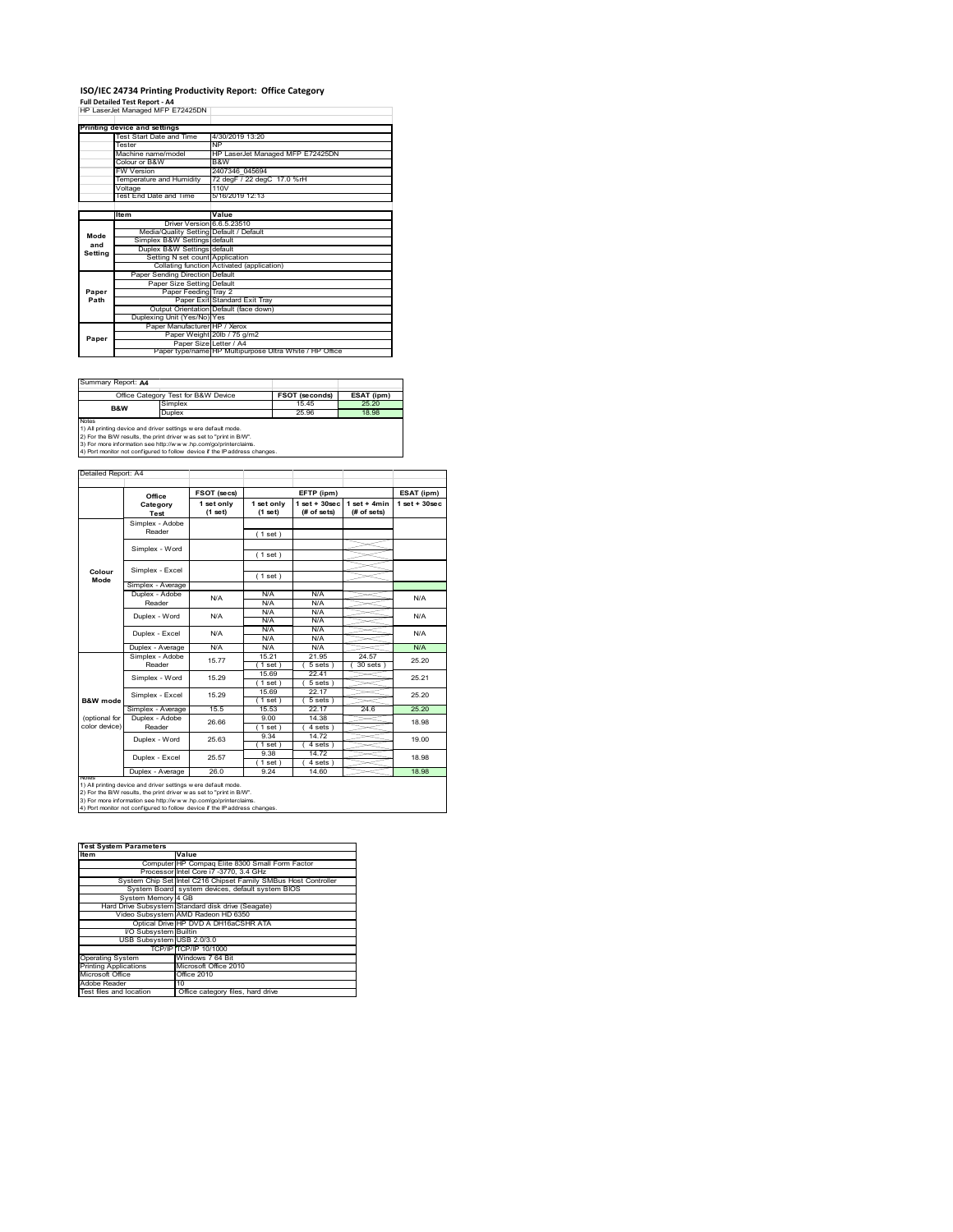# **ISO/IEC 24734 Printing Productivity Report: Office Category<br>Full Detailed Test Report - Tabloid<br>HP LaserJet Managed MFP E72425DN |**

|         | . an betaned Test Report - Tabloid      |                                                         |  |  |  |
|---------|-----------------------------------------|---------------------------------------------------------|--|--|--|
|         | HP LaserJet Managed MFP E72425DN        |                                                         |  |  |  |
|         |                                         |                                                         |  |  |  |
|         | Printing device and settings            |                                                         |  |  |  |
|         | Test Start Date and Time                | 4/30/2019 13:20                                         |  |  |  |
|         | Tester                                  | <b>NP</b>                                               |  |  |  |
|         | Machine name/model                      | HP LaserJet Managed MFP E72425DN                        |  |  |  |
|         | Colour or B&W                           | B&W                                                     |  |  |  |
|         | <b>FW Version</b>                       | 2407346 045694                                          |  |  |  |
|         | Temperature and Humidity                | 72 degF / 22 degC 17.0 %rH                              |  |  |  |
|         | Voltage                                 | 110V                                                    |  |  |  |
|         | Test End Date and Time                  | 5/16/2019 12:13                                         |  |  |  |
|         |                                         |                                                         |  |  |  |
|         | Item                                    | Value                                                   |  |  |  |
|         | Driver Version 6.6.5.23510              |                                                         |  |  |  |
| Mode    | Media/Quality Setting Default / Default |                                                         |  |  |  |
| and     | Simplex B&W Settings default            |                                                         |  |  |  |
| Setting | Duplex B&W Settings default             |                                                         |  |  |  |
|         | Setting N set count Application         |                                                         |  |  |  |
|         |                                         | Collating function Activated (application)              |  |  |  |
|         | Paper Sending Direction Default         |                                                         |  |  |  |
|         | Paper Size Setting Default              |                                                         |  |  |  |
|         |                                         |                                                         |  |  |  |
| Paper   | Paper Feeding Tray 2                    |                                                         |  |  |  |
| Path    |                                         | Paper Exit Standard Exit Tray                           |  |  |  |
|         |                                         | Output Orientation Default (face down)                  |  |  |  |
|         | Duplexing Unit (Yes/No) Yes             |                                                         |  |  |  |
|         | Paper Manufacturer HP / Xerox           |                                                         |  |  |  |
|         |                                         | Paper Weight 20lb / 75 g/m2                             |  |  |  |
| Paper   | Paper Size Letter / A4                  | Paper type/name HP Multipurpose Ultra White / HP Office |  |  |  |

Summary Report: Tabloid

|                                                                     | Office Category Test for B&W Device | <b>FSOT (seconds)</b> | ESAT (ipm) |  |  |  |
|---------------------------------------------------------------------|-------------------------------------|-----------------------|------------|--|--|--|
| B&W                                                                 | Simplex                             | 24 21                 | 14 28      |  |  |  |
|                                                                     | Duplex                              | 32.58                 | 10.47      |  |  |  |
| <b>Notes</b>                                                        |                                     |                       |            |  |  |  |
| 1) All printing device and driver settings w ere default mode.      |                                     |                       |            |  |  |  |
| 2) For the B/W results, the print driver was set to "print in B/W". |                                     |                       |            |  |  |  |

f

2) For the B/W results, the print driver w as set to "print in B/W".<br>3) For more information see http://w w w .hp.com/go/printerclaims.<br>4) Port monitor not configured to follow device if the IP address changes.

| Detailed Report: Tabloid                                                                                                                                                                                                                                                                |                   |                       |                       |                                   |                                |                    |
|-----------------------------------------------------------------------------------------------------------------------------------------------------------------------------------------------------------------------------------------------------------------------------------------|-------------------|-----------------------|-----------------------|-----------------------------------|--------------------------------|--------------------|
|                                                                                                                                                                                                                                                                                         | Office            | FSOT (secs)           |                       | EFTP (ipm)                        |                                | ESAT (ipm)         |
|                                                                                                                                                                                                                                                                                         | Category<br>Test  | 1 set only<br>(1 set) | 1 set only<br>(1 set) | $1$ set + $30$ sec<br>(# of sets) | $1 set + 4 min$<br>(# of sets) | $1$ set + $30$ sec |
|                                                                                                                                                                                                                                                                                         | Simplex - Adobe   |                       |                       |                                   |                                |                    |
|                                                                                                                                                                                                                                                                                         | Reader            |                       | (1 set)               |                                   |                                |                    |
|                                                                                                                                                                                                                                                                                         |                   |                       |                       |                                   |                                |                    |
|                                                                                                                                                                                                                                                                                         | Simplex - Word    |                       | (1 set)               |                                   |                                |                    |
|                                                                                                                                                                                                                                                                                         |                   |                       |                       |                                   |                                |                    |
|                                                                                                                                                                                                                                                                                         | Simplex - Excel   |                       | (1 set)               |                                   |                                |                    |
| <b>Color Mode</b>                                                                                                                                                                                                                                                                       | Simplex - Average |                       |                       |                                   |                                |                    |
|                                                                                                                                                                                                                                                                                         | Duplex - Adobe    | N/A                   | N/A                   | N/A                               |                                | N/A                |
|                                                                                                                                                                                                                                                                                         | Reader            |                       | N/A                   | N/A                               |                                |                    |
|                                                                                                                                                                                                                                                                                         | Duplex - Word     | N/A                   | N/A                   | N/A                               |                                | N/A                |
|                                                                                                                                                                                                                                                                                         |                   |                       | N/A                   | N/A                               |                                |                    |
|                                                                                                                                                                                                                                                                                         | Duplex - Excel    | N/A                   | N/A                   | N/A                               |                                | N/A                |
|                                                                                                                                                                                                                                                                                         |                   |                       | N/A                   | N/A                               |                                |                    |
|                                                                                                                                                                                                                                                                                         | Duplex - Average  | N/A                   | N/A                   | N/A                               |                                | N/A                |
|                                                                                                                                                                                                                                                                                         | Simplex - Adobe   | 24 71                 | 9.71                  | 12 27                             | 13.86                          | 14.28              |
|                                                                                                                                                                                                                                                                                         | Reader            |                       | $1$ set)              | 3 sets                            | 19 sets                        |                    |
|                                                                                                                                                                                                                                                                                         | Simplex - Word    | 24.03                 | 9.98                  | 12.55                             |                                | 14.28              |
|                                                                                                                                                                                                                                                                                         |                   |                       | 1 set                 | 3 sets                            |                                |                    |
|                                                                                                                                                                                                                                                                                         | Simplex - Excel   | 23.87                 | 10.05                 | 12.52                             |                                | 14 28              |
| B&W mode                                                                                                                                                                                                                                                                                |                   |                       | $1$ set)              | 3 sets                            |                                |                    |
|                                                                                                                                                                                                                                                                                         | Simplex - Average | 24 21                 | 9 91                  | 1244                              | 13.86                          | 14 28              |
| (optional for                                                                                                                                                                                                                                                                           | Duplex - Adobe    | 33.80                 | 7.08                  | 8.92                              |                                | 10.48              |
| color device)                                                                                                                                                                                                                                                                           | Reader            |                       | (1 set)               | 3 sets)                           |                                |                    |
|                                                                                                                                                                                                                                                                                         | Duplex - Word     | 31.69                 | 7.56                  | 9.16                              |                                | 10.48              |
|                                                                                                                                                                                                                                                                                         |                   |                       | $1$ set)              | 3 sets)                           |                                |                    |
|                                                                                                                                                                                                                                                                                         | Duplex - Excel    | 32.25                 | 742                   | 9 24                              |                                | 10.46              |
|                                                                                                                                                                                                                                                                                         | Duplex - Average  | 32.58                 | $1$ set)<br>7.35      | 3 sets)<br>9.10                   |                                | 10.47              |
| <b>NOtes</b>                                                                                                                                                                                                                                                                            |                   |                       |                       |                                   |                                |                    |
| 1) All printing device and driver settings w ere default mode.<br>2) For the B/W results, the print driver w as set to "print in B/W".<br>3) For more information see http://www.hp.com/go/printerclaims.<br>4) Port monitor not configured to follow device if the IP address changes. |                   |                       |                       |                                   |                                |                    |

| <b>Test System Parameters</b> |                                                                 |  |  |
|-------------------------------|-----------------------------------------------------------------|--|--|
| <b>Item</b>                   | Value                                                           |  |  |
|                               | Computer HP Compaq Elite 8300 Small Form Factor                 |  |  |
|                               | Processor Intel Core i7 -3770, 3.4 GHz                          |  |  |
|                               | System Chip Set Intel C216 Chipset Family SMBus Host Controller |  |  |
|                               | System Board system devices, default system BIOS                |  |  |
| System Memory 4 GB            |                                                                 |  |  |
|                               | Hard Drive Subsystem Standard disk drive (Seagate)              |  |  |
|                               | Video Subsystem AMD Radeon HD 6350                              |  |  |
|                               | Optical Drive HP DVD A DH16aCSHR ATA                            |  |  |
| VO Subsystem Builtin          |                                                                 |  |  |
| USB Subsystem USB 2.0/3.0     |                                                                 |  |  |
|                               | TCP/IP TCP/IP 10/1000                                           |  |  |
| <b>Operating System</b>       | Windows 7 64 Bit                                                |  |  |
| <b>Printing Applications</b>  | Microsoft Office 2010                                           |  |  |
| Microsoft Office              | Office 2010                                                     |  |  |
| Adobe Reader                  | 10                                                              |  |  |
| Test files and location       | Office category files, hard drive                               |  |  |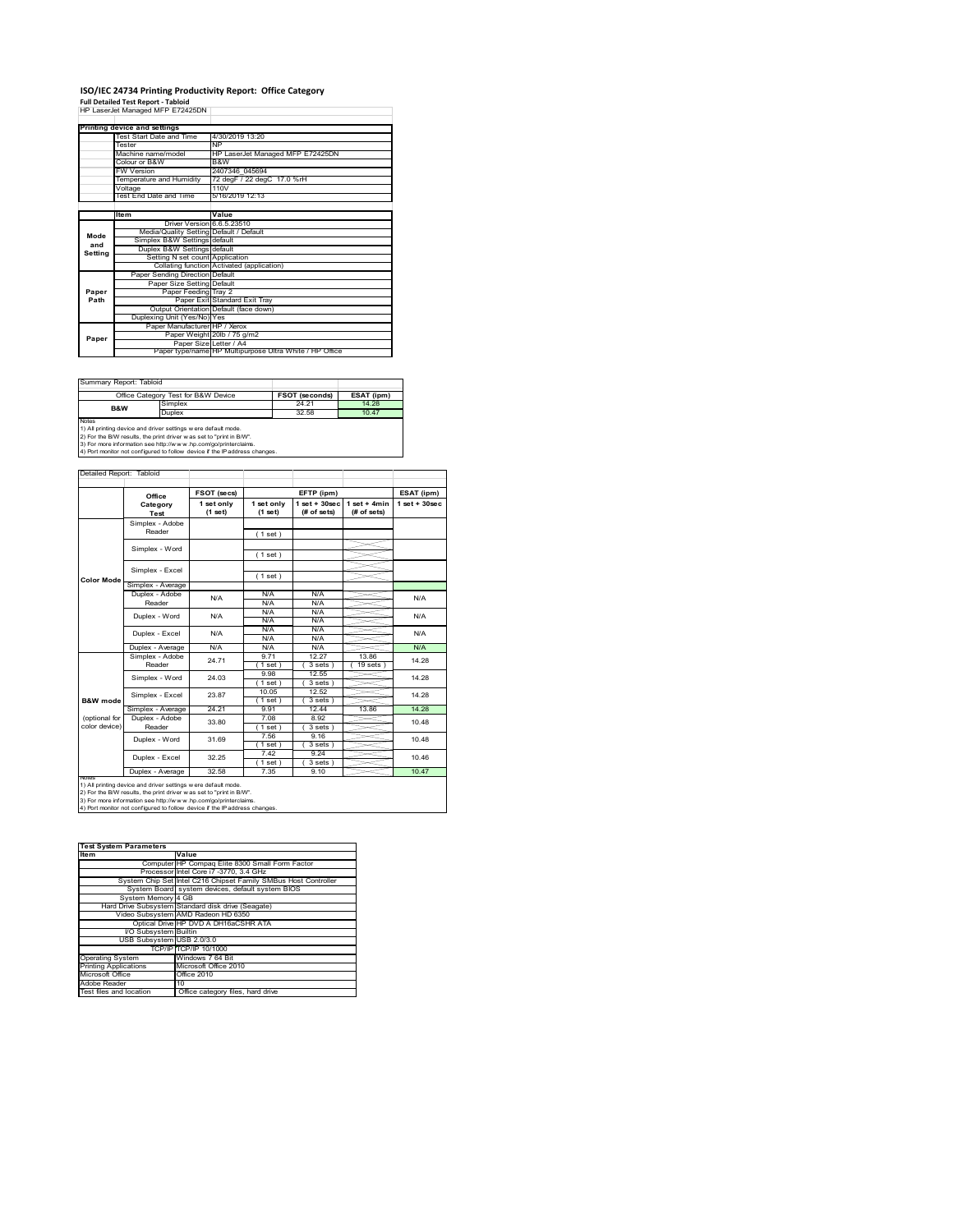#### **ISO/IEC 24734 Printing Productivity Report: Office Category Full Detailed Test Report ‐ A3** HP LaserJet Managed MFP E72425DN

|         | Printing device and settings            |                                                         |
|---------|-----------------------------------------|---------------------------------------------------------|
|         | Test Start Date and Time                | 4/30/2019 13:20                                         |
|         | Tester                                  | <b>NP</b>                                               |
|         | Machine name/model                      | HP LaserJet Managed MFP E72425DN                        |
|         | Colour or B&W                           | B&W                                                     |
|         | <b>FW Version</b>                       | 2407346 045694                                          |
|         | Temperature and Humidity                | 72 degF / 22 degC 17.0 %rH                              |
|         | Voltage                                 | 110V                                                    |
|         | Test End Date and Time                  | 5/16/2019 12:13                                         |
|         |                                         |                                                         |
|         | Item                                    | Value                                                   |
|         | Driver Version 6.6.5.23510              |                                                         |
| Mode    | Media/Quality Setting Default / Default |                                                         |
| and     | Simplex B&W Settings default            |                                                         |
| Setting | Duplex B&W Settings default             |                                                         |
|         | Setting N set count Application         |                                                         |
|         |                                         | Collating function Activated (application)              |
|         | Paper Sending Direction Default         |                                                         |
|         | Paper Size Setting Default              |                                                         |
| Paper   | Paper Feeding Tray 2                    |                                                         |
| Path    |                                         | Paper Exit Standard Exit Tray                           |
|         |                                         | Output Orientation Default (face down)                  |
|         | Duplexing Unit (Yes/No) Yes             |                                                         |
|         | Paper Manufacturer HP / Xerox           |                                                         |
| Paper   |                                         | Paper Weight 20lb / 75 g/m2                             |
|         | Paper Size Letter / A4                  |                                                         |
|         |                                         | Paper type/name HP Multipurpose Ultra White / HP Office |

÷,

Summary Report: A3

|              | Office Category Test for B&W Device                               | <b>FSOT (seconds)</b> | ESAT (ipm) |
|--------------|-------------------------------------------------------------------|-----------------------|------------|
| B&W          | Simplex                                                           | 1546                  | 14 27      |
|              | Duplex                                                            | 26.03                 | 10.55      |
| <b>Notes</b> |                                                                   |                       |            |
|              | 1) All printing device and driver settings w ere default mode.    |                       |            |
|              | 2) For the RAM require the print driver was not to "print in RAA" |                       |            |

2) For the B/W results, the print driver w as set to "print in B/W".<br>3) For more information see http://w w w .hp.com/go/printerclaims.<br>4) Port monitor not configured to follow device if the IP address changes.

|                   | Office            | FSOT (secs)             |                       | EFTP (ipm)                      |                               | ESAT (ipm)        |
|-------------------|-------------------|-------------------------|-----------------------|---------------------------------|-------------------------------|-------------------|
|                   | Category<br>Test  | 1 set only<br>$(1$ set) | 1 set only<br>(1 set) | $1 set + 30 sec$<br>(# of sets) | $1$ set + 4min<br>(# of sets) | $1$ set $+30$ sec |
|                   | Simplex - Adobe   |                         |                       |                                 |                               |                   |
|                   | Reader            |                         | (1 set)               |                                 |                               |                   |
|                   | Simplex - Word    |                         |                       |                                 |                               |                   |
|                   |                   |                         | (1 set)               |                                 |                               |                   |
|                   | Simplex - Excel   |                         |                       |                                 |                               |                   |
| <b>Color Mode</b> |                   |                         | (1 set)               |                                 |                               |                   |
|                   | Simplex - Average |                         |                       |                                 |                               |                   |
|                   | Duplex - Adobe    | N/A                     | N/A                   | N/A                             |                               | N/A               |
|                   | Reader            |                         | N/A                   | N/A                             |                               |                   |
|                   | Duplex - Word     | N/A                     | N/A                   | N/A                             |                               | N/A               |
|                   |                   |                         | N/A                   | N/A                             |                               |                   |
|                   | Duplex - Excel    | N/A                     | N/A                   | N/A                             |                               | N/A               |
|                   |                   |                         | N/A                   | N/A                             |                               |                   |
|                   | Duplex - Average  | N/A                     | N/A                   | N/A                             |                               | N/A               |
|                   | Simplex - Adobe   | 24.62                   | 9 74                  | 12.14                           | 13.83                         | 14.28             |
|                   | Reader            |                         | 1 set                 | 3 sets                          | 19 sets                       |                   |
|                   | Simplex - Word    | 23.80                   | 10.08                 | 12.54                           |                               | 14.27             |
|                   |                   |                         | 1 set                 | 3 sets)                         |                               |                   |
|                   | Simplex - Excel   | 23.84                   | 10.06                 | 12.52                           |                               | 14 27             |
| B&W mode          |                   |                         | 1 set                 | 3 sets)                         |                               |                   |
|                   | Simplex - Average | 24.09                   | 9.96                  | 12.40                           | 13.83                         | 14 27             |
| (optional for     | Duplex - Adobe    | 33.67                   | 7 12                  | 8.98                            |                               | 10.54             |
| color device)     | Reader            |                         | $1$ set $)$           | $3 sets$ )                      |                               |                   |
|                   | Duplex - Word     | 31.50                   | 7.60                  | 9.30                            |                               | 10.56             |
|                   |                   |                         | (1 set)               | 3 sets                          |                               |                   |
|                   | Duplex - Excel    | 31.89                   | 7.52                  | 9.26                            |                               | 10.56             |
|                   | Duplex - Average  | 32.36                   | 1 set                 | 3 sets                          |                               |                   |
|                   |                   |                         | 7.41                  | 9.18                            |                               | 10.55             |

| <b>Test System Parameters</b> |                                                                 |  |  |
|-------------------------------|-----------------------------------------------------------------|--|--|
| <b>Item</b>                   | Value                                                           |  |  |
|                               | Computer HP Compaq Elite 8300 Small Form Factor                 |  |  |
|                               | Processor Intel Core i7 -3770, 3.4 GHz                          |  |  |
|                               | System Chip Set Intel C216 Chipset Family SMBus Host Controller |  |  |
|                               | System Board system devices, default system BIOS                |  |  |
| System Memory 4 GB            |                                                                 |  |  |
|                               | Hard Drive Subsystem Standard disk drive (Seagate)              |  |  |
|                               | Video Subsystem AMD Radeon HD 6350                              |  |  |
|                               | Optical Drive HP DVD A DH16aCSHR ATA                            |  |  |
| VO Subsystem Builtin          |                                                                 |  |  |
| USB Subsystem USB 2.0/3.0     |                                                                 |  |  |
|                               | TCP/IP TCP/IP 10/1000                                           |  |  |
| <b>Operating System</b>       | Windows 7 64 Bit                                                |  |  |
| <b>Printing Applications</b>  | Microsoft Office 2010                                           |  |  |
| Microsoft Office              | Office 2010                                                     |  |  |
| Adobe Reader                  | 10                                                              |  |  |
| Test files and location       | Office category files, hard drive                               |  |  |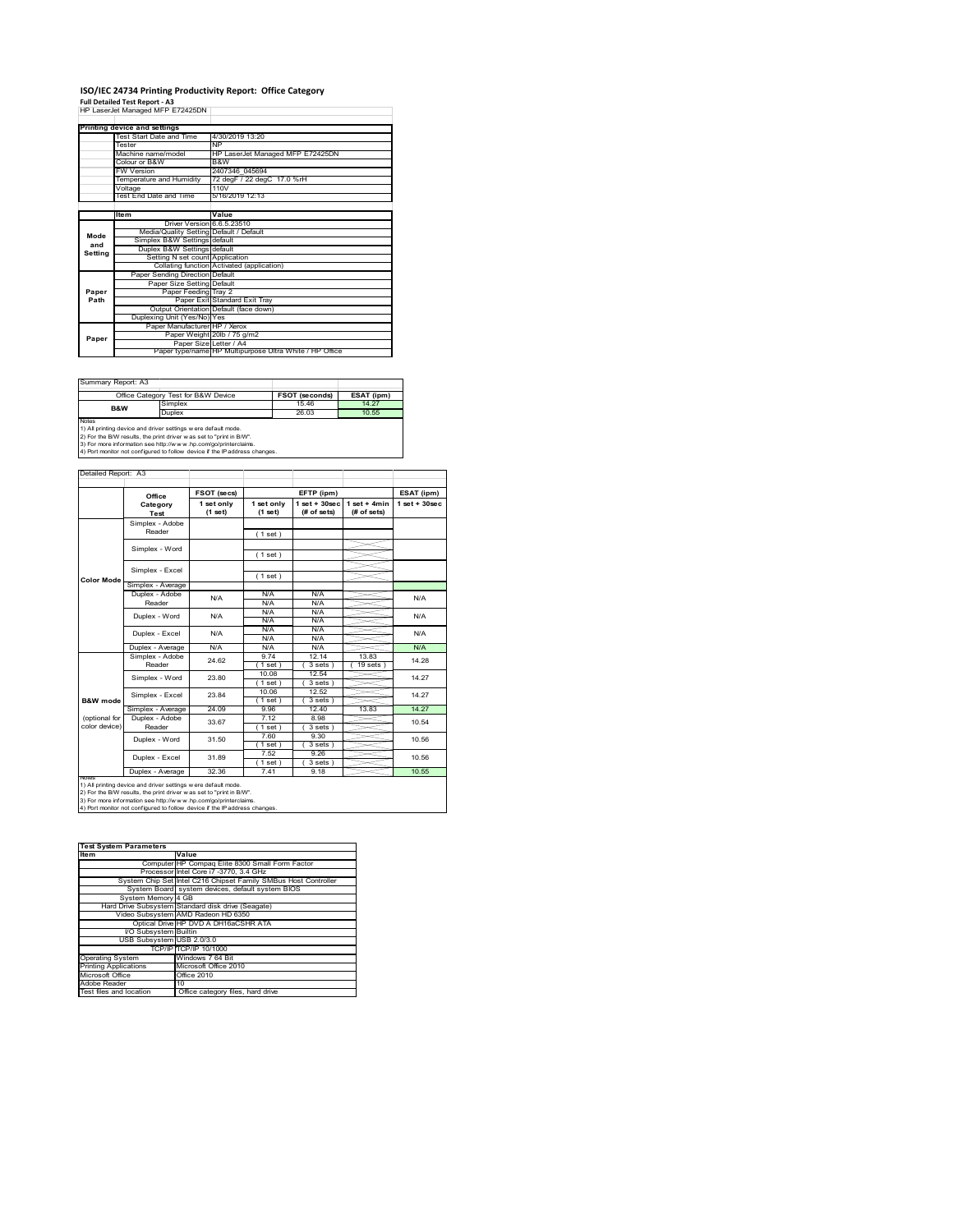# **ISO/IEC 24734 Printing Productivity Report: Office Category<br>Feature Performance Full Report - Office Feature Performance Test<br>HP LaserJet Managed MFP E72425DN |**

|         | Printing device and settings            |                                                         |
|---------|-----------------------------------------|---------------------------------------------------------|
|         | Test Start Date and Time                | 4/30/2019 13:20                                         |
|         | Tester                                  | <b>NP</b>                                               |
|         | Machine name/model                      | HP LaserJet Managed MFP E72425DN                        |
|         | Colour or B&W                           | B&W                                                     |
|         | <b>FW Version</b>                       | 2407346 045694                                          |
|         | Temperature and Humidity                | 72 degF / 22 degC 17.0 %rH                              |
|         | Voltage                                 | 110V                                                    |
|         | Test End Date and Time                  | 5/16/2019 12:13                                         |
|         |                                         |                                                         |
|         | Item                                    | Value                                                   |
|         | Driver Version 6.6.5.23510              |                                                         |
| Mode    | Media/Quality Setting Default / Default |                                                         |
| and     | Simplex B&W Settings default            |                                                         |
|         | Duplex B&W Settings default             |                                                         |
| Setting | Setting N set count Application         |                                                         |
|         |                                         | Collating function Activated (application)              |
|         | Paper Sending Direction Default         |                                                         |
|         | Paper Size Setting Default              |                                                         |
| Paper   | Paper Feeding Tray 2                    |                                                         |
| Path    |                                         | Paper Exit Standard Exit Tray                           |
|         |                                         | Output Orientation Default (face down)                  |
|         | Duplexing Unit (Yes/No) Yes             |                                                         |
|         | Paper Manufacturer HP / Xerox           |                                                         |
| Paper   |                                         | Paper Weight 20lb / 75 g/m2                             |
|         | Paper Size Letter / A4                  |                                                         |
|         |                                         | Paper type/name HP Multipurpose Ultra White / HP Office |

| ISO Print Productivity Report: Feature Performance Test Summary                                                                                                                                                                                                                             |               |                                      |                                      |  |  |  |
|---------------------------------------------------------------------------------------------------------------------------------------------------------------------------------------------------------------------------------------------------------------------------------------------|---------------|--------------------------------------|--------------------------------------|--|--|--|
| <b>Printing Modes</b><br>(Feature Adobe Reader - Office test file)                                                                                                                                                                                                                          |               | <b>Feature Performance Ratio</b>     |                                      |  |  |  |
|                                                                                                                                                                                                                                                                                             |               | FSOT (base)<br><b>FSOT (feature)</b> | <b>ESAT (feature)</b><br>ESAT (base) |  |  |  |
| A5, Landscape Feed, Simplex, Colour                                                                                                                                                                                                                                                         | Simplex       |                                      |                                      |  |  |  |
| A5, Portrait Feed, Simplex, Colour                                                                                                                                                                                                                                                          | Simplex       |                                      |                                      |  |  |  |
| Legal, Simplex, Colour                                                                                                                                                                                                                                                                      | Simplex       |                                      |                                      |  |  |  |
| Legal, Duplex, Colour                                                                                                                                                                                                                                                                       | <b>Duplex</b> |                                      |                                      |  |  |  |
| A4, 1200 dpi, Simplex, Colour                                                                                                                                                                                                                                                               | Simplex       |                                      |                                      |  |  |  |
| Letter, 1200 dpi. Simplex, Colour                                                                                                                                                                                                                                                           | Simplex       |                                      |                                      |  |  |  |
| A4, General Office, Simplex, Colour                                                                                                                                                                                                                                                         | Simplex       |                                      |                                      |  |  |  |
| Letter, General Office, Simplex, Colour                                                                                                                                                                                                                                                     | Simplex       |                                      |                                      |  |  |  |
| A5, Landscape Feed, Simplex, B/W                                                                                                                                                                                                                                                            | Simplex       |                                      |                                      |  |  |  |
| A5, Portrait Feed, Simplex, B/W                                                                                                                                                                                                                                                             | Simplex       | 90%                                  | 100%                                 |  |  |  |
| Legal, Simplex, B/W                                                                                                                                                                                                                                                                         | Simplex       | 74%                                  | 64%                                  |  |  |  |
| Legal, Duplex, B/W                                                                                                                                                                                                                                                                          | <b>Duplex</b> | 52%                                  | 44%                                  |  |  |  |
| A4, 1200 dpi, Simplex, B/W                                                                                                                                                                                                                                                                  | Simplex       |                                      |                                      |  |  |  |
| Letter, 1200 dpi, Simplex, B/W                                                                                                                                                                                                                                                              | Simplex       |                                      |                                      |  |  |  |
| A4. General Office. Simplex. B/W                                                                                                                                                                                                                                                            | Simplex       |                                      |                                      |  |  |  |
| Letter, General Office, Simplex, B/W                                                                                                                                                                                                                                                        | Simplex       |                                      |                                      |  |  |  |
| Notes<br>1) All printing device and driver settings w ere default mode.<br>2) Test conducted with 8-paper Office Feature Performance file.<br>3) For more information see http://www.hp.com/go/printerclaims.<br>4) Port monitor not configured to follow device if the IP address changes. |               |                                      |                                      |  |  |  |

| Feature Performance Full Report - Feature Printing Mode: 'Office' Feature Performance Test                                                                                                                                                                                                 |                     |                           |                      |                                  |                                                |                                      |  |
|--------------------------------------------------------------------------------------------------------------------------------------------------------------------------------------------------------------------------------------------------------------------------------------------|---------------------|---------------------------|----------------------|----------------------------------|------------------------------------------------|--------------------------------------|--|
| <b>Printing Modes</b>                                                                                                                                                                                                                                                                      |                     | <b>Base Printing Mode</b> |                      | <b>Feature Performance</b>       |                                                |                                      |  |
| Feature Adobe Reader - Office<br>test file (8-page)                                                                                                                                                                                                                                        | <b>FSOT</b><br>Base | <b>ESAT</b><br>Base       | 1 set<br>FSOT (secs) | $1$ set $+30$ sec.<br>ESAT (ipm) | <b>FSOT (base)</b><br><b>FSOT</b><br>(feature) | <b>ESAT (feature)</b><br>ESAT (base) |  |
| A5, Landscape Feed, Simplex, Colour                                                                                                                                                                                                                                                        |                     |                           |                      |                                  |                                                |                                      |  |
| A5. Portrait Feed. Simplex. Colour                                                                                                                                                                                                                                                         |                     |                           |                      |                                  |                                                |                                      |  |
| Legal, Simplex, Colour                                                                                                                                                                                                                                                                     |                     |                           |                      |                                  |                                                |                                      |  |
| Legal, Duplex, Colour                                                                                                                                                                                                                                                                      |                     |                           |                      |                                  |                                                |                                      |  |
| A4, 1200 dpi, Simplex, Colour                                                                                                                                                                                                                                                              |                     |                           |                      |                                  |                                                |                                      |  |
| Letter, 1200 dpi, Simplex, Colour                                                                                                                                                                                                                                                          |                     |                           |                      |                                  |                                                |                                      |  |
| A4, General Office, Simplex, Colour                                                                                                                                                                                                                                                        |                     |                           |                      |                                  |                                                |                                      |  |
| Letter, General Office, Simplex, Colour                                                                                                                                                                                                                                                    |                     |                           |                      |                                  |                                                |                                      |  |
| A5, Landscape Feed, Simplex, B/W                                                                                                                                                                                                                                                           | 26.09               | 25.21                     |                      |                                  |                                                |                                      |  |
| A5, Portrait Feed, Simplex, B/W                                                                                                                                                                                                                                                            | 26.09               | 25 21                     | 29.08                | 25.2                             | 90%                                            | 100%                                 |  |
| Legal, Simplex, B/W                                                                                                                                                                                                                                                                        | 26.87               | 25.2                      | 36 42                | 16.2                             | 74%                                            | 64%                                  |  |
| Legal, Duplex, B/W                                                                                                                                                                                                                                                                         | 26.87               | 25.2                      | 52.26                | 11.2                             | 52%                                            | 44%                                  |  |
| A4, 1200 dpi, Simplex, B/W                                                                                                                                                                                                                                                                 | 26.09               | 25.21                     |                      |                                  |                                                |                                      |  |
| Letter, 1200 dpi, Simplex, B/W                                                                                                                                                                                                                                                             | 26.87               | 25.2                      |                      |                                  |                                                |                                      |  |
| A4. General Office. Simplex. B/W                                                                                                                                                                                                                                                           | 26.09               | 25.21                     |                      |                                  |                                                |                                      |  |
| Letter, General Office, Simplex, B/W                                                                                                                                                                                                                                                       | 26.87               | 25.2                      |                      |                                  |                                                |                                      |  |
| Notes<br>1) All printing device and driver settings w ere default mode.<br>2) Test conducted with 8-paper Office Feature Performance file<br>3) For more information see http://www.hp.com/go/printerclaims.<br>4) Port monitor not configured to follow device if the IP address changes. |                     |                           |                      |                                  |                                                |                                      |  |

|           | <b>Test System Parameters</b> |                                                                 |
|-----------|-------------------------------|-----------------------------------------------------------------|
|           | lte m                         | Value                                                           |
|           |                               | Computer HP Compaq Elite 8300 Small Form Factor                 |
|           |                               | Processor Intel Core i7 -3770, 3.4 GHz                          |
|           |                               | System Chip Set Intel C216 Chipset Family SMBus Host Controller |
|           |                               | System Board system devices, default system BIOS                |
| Test      | System Memory 4 GB            |                                                                 |
| System    |                               | Hard Drive Subsystem Standard disk drive (Seagate)              |
|           |                               | Video Subsystem AMD Radeon HD 6350                              |
|           |                               | Optical Drive HP DVD A DH16aCSHR ATA                            |
|           | I/O Subsystem Builtin         |                                                                 |
|           | USB Subsystem USB 2.0/3.0     |                                                                 |
| <b>VO</b> |                               | TCP/IPITCP/IP 10/1000                                           |
|           | <b>Operating System</b>       | Windows 7 64 Bit                                                |
|           | <b>Printing Applications</b>  | Microsoft Office 2010                                           |
|           | Software Microsoft Office     | Office 2010                                                     |
|           | Adobe Reader                  | 10                                                              |
|           | Test files and location       | Office category files, hard drive                               |
|           |                               |                                                                 |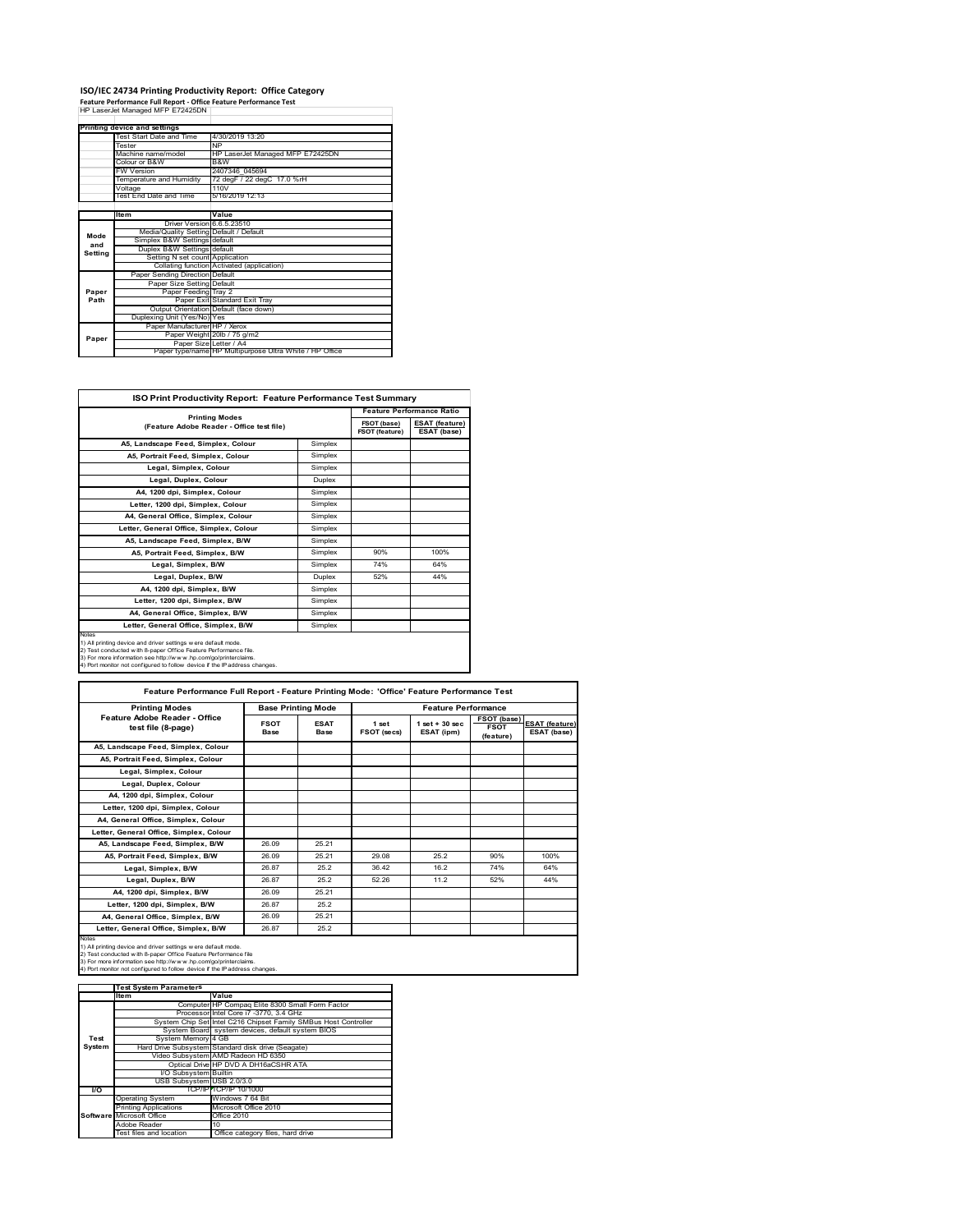#### **ISO/IEC 17629 First Print Out Time Report: Office Category Full Detailed Test Report ‐ LETTER** HP LaserJet Managed MFP E72425DN  $\overline{\phantom{a}}$

|            | $$ cappings, managed $$ $$ created.        |                                  |
|------------|--------------------------------------------|----------------------------------|
|            | Printing device and settings               |                                  |
|            | Test Start Date and Time                   | 4/30/2019 13:20                  |
|            | Tester                                     | NP                               |
|            | Machine name/model                         | HP LaserJet Managed MFP E72425DN |
|            | Colour or B&W                              | B&W                              |
|            | <b>FW Version</b>                          | 2407346 045694                   |
|            | Configuration (options)                    | Default                          |
|            | Controller                                 | Unknown                          |
|            | Printing device page count                 | Not Specified                    |
|            | Printing supplies page count Not Specified |                                  |
|            | Temperature and Humidity                   | 72 degF / 22 degC 17.0 %rH       |
|            | Voltage                                    | 110V                             |
|            | Test End Date and Time                     | 5/16/2019 12:13                  |
|            |                                            |                                  |
|            | <b>Item</b>                                | Value                            |
| Mode       | PDL and driver version                     | 6.6.5.23510                      |
| and        | Print Quality mode                         | default                          |
| Setting    | <b>B&amp;W</b> settings                    | default                          |
|            | Paper feed orientation                     | Short Edge                       |
| Paper      | Paper type setting                         | default                          |
|            | Paper feeding                              | Standard cassette                |
|            | Paper exit                                 | Standard exit tray               |
| Paper Path | Output orientation                         | default (face up or face down)   |

**FPOT from Ready (seconds)**<br>Simplex 8.55 **ISO First Page Out Time Summary Report: Office Category** Summary Report: **Letter B&W**

**Duplex**<br>Notes<br>1) All printing device and driver settings were default mode.<br>2) For the BM results, the print driver was set to "print in BM".<br>4) For more information see http://www.hp.com/golprinterclaims.<br>4) Port monitor

|                                                                 |                                                                                                                                                                                                                                                                                                                                                                                                              | ISO First Page Out Time Report: Office Category |                    |                              |                      |                   |            |
|-----------------------------------------------------------------|--------------------------------------------------------------------------------------------------------------------------------------------------------------------------------------------------------------------------------------------------------------------------------------------------------------------------------------------------------------------------------------------------------------|-------------------------------------------------|--------------------|------------------------------|----------------------|-------------------|------------|
| <b>Detailed Report: LETTER</b>                                  |                                                                                                                                                                                                                                                                                                                                                                                                              | Word<br>(seconds)                               | Excel<br>(seconds) | Adobe<br>Reader<br>(seconds) | Average<br>(seconds) | <b>Delay Time</b> |            |
|                                                                 | FPOT from Ready - Simplex                                                                                                                                                                                                                                                                                                                                                                                    |                                                 |                    |                              |                      |                   |            |
|                                                                 | FPOT from Ready - Duplex                                                                                                                                                                                                                                                                                                                                                                                     |                                                 |                    |                              |                      |                   |            |
| <b>Color Mode</b>                                               | FPOT from Sleep - Simplex                                                                                                                                                                                                                                                                                                                                                                                    |                                                 |                    | N/A                          |                      |                   |            |
|                                                                 | Recovery Time                                                                                                                                                                                                                                                                                                                                                                                                |                                                 |                    |                              |                      |                   |            |
|                                                                 | FPOT from Off - Simplex                                                                                                                                                                                                                                                                                                                                                                                      |                                                 |                    |                              |                      |                   |            |
|                                                                 | Warm-up Time                                                                                                                                                                                                                                                                                                                                                                                                 |                                                 |                    |                              |                      |                   |            |
|                                                                 | FPOT from Ready - Simplex                                                                                                                                                                                                                                                                                                                                                                                    | 8.59                                            | 8.41               | 8.64                         | 8.55                 | 20 Seconds        |            |
|                                                                 | FPOT from Ready - Duplex                                                                                                                                                                                                                                                                                                                                                                                     |                                                 |                    |                              |                      |                   |            |
| <b>B&amp;W Mode</b>                                             | FPOT from Sleep - Simplex                                                                                                                                                                                                                                                                                                                                                                                    |                                                 |                    | 36.22                        |                      | 76 Minutes        |            |
|                                                                 | Recovery Time                                                                                                                                                                                                                                                                                                                                                                                                |                                                 |                    | 27.6                         |                      |                   |            |
|                                                                 |                                                                                                                                                                                                                                                                                                                                                                                                              |                                                 |                    |                              |                      |                   |            |
|                                                                 | FPOT from Off - Simplex                                                                                                                                                                                                                                                                                                                                                                                      |                                                 |                    | 149.01                       |                      |                   |            |
|                                                                 | Warm-up Time                                                                                                                                                                                                                                                                                                                                                                                                 |                                                 |                    | 140.37                       |                      |                   |            |
| Notes<br><b>HP Data Table</b><br><b>Detailed Report: LETTER</b> | 1) All printing device and driver settings w ere default mode.<br>2) For the B/W results, the print driver w as set to "print in B/W".<br>3) For more information see http://www.hp.com/go/printerclaims.<br>4) Port monitor not configured to follow device if the IP address changes.<br>5) Page counts w ere collected after completion of the tests.<br>6) Details for FPOT from Sleep are show n below. | <b>FPOT Avg</b>                                 | FPOT (secs)        | FPOT (secs)                  | FPOT (secs)          | Application       | Delay Time |
|                                                                 | FPOT from Sleep                                                                                                                                                                                                                                                                                                                                                                                              | (se cs)<br>N/A                                  | Iteration 1<br>N/A | Iteration 2<br>N/A           | Iteration 3<br>N/A   | Adobe Reader      |            |
| <b>Color Mode</b>                                               | FPOT from Sleep (15 minutes)<br>HP/Non ISO Test                                                                                                                                                                                                                                                                                                                                                              | N/A                                             | N/A                | N/A                          | N/A                  | Adobe Reader      |            |
| <b>B&amp;W Mode</b>                                             | FPOT from Sleep                                                                                                                                                                                                                                                                                                                                                                                              | 36.22                                           | 36.55              | 35.89                        | N/A                  | Adobe Reader      | 76 Minutes |

|                                  | <b>Test System Parameters</b> |                                                       |
|----------------------------------|-------------------------------|-------------------------------------------------------|
|                                  | Ite <sub>m</sub>              | Value                                                 |
|                                  | Computer                      | HP Compag Elite 8300 Small Form Factor                |
|                                  | Processor                     | Intel Core i7 -3770, 3.4 GHz                          |
|                                  | System Chip Set               | Intel C216 Chipset Family SMBus Host Controller       |
|                                  | System Board                  | system devices, default system BIOS                   |
| Test                             | <b>System Memory</b>          | 4 GB                                                  |
| System                           | Hard Drive Subsystem          | Standard disk drive (Seagate)                         |
|                                  | Video Subsystem               | AMD Radeon HD 6350                                    |
|                                  | <b>Optical Drive</b>          | HP DVD A DH16aCSHR ATA                                |
|                                  | I/O Subsystem                 | <b>Builtin</b>                                        |
|                                  | <b>USB Subsystem</b>          | USB 2.0/3.0                                           |
| Printing<br>Device<br>Connection | TCP/IP                        | 10/1000                                               |
|                                  | <b>Operating System</b>       | Windows 7 Business/Ultimate, 64 bit, Build 7601, SP 1 |
|                                  | <b>Printing Applications</b>  | Microsoft Office 2010 SP2                             |
| Software                         |                               | Adobe Reader 10.1.4                                   |
|                                  | <b>Print Driver</b>           | 6.6.5.23510                                           |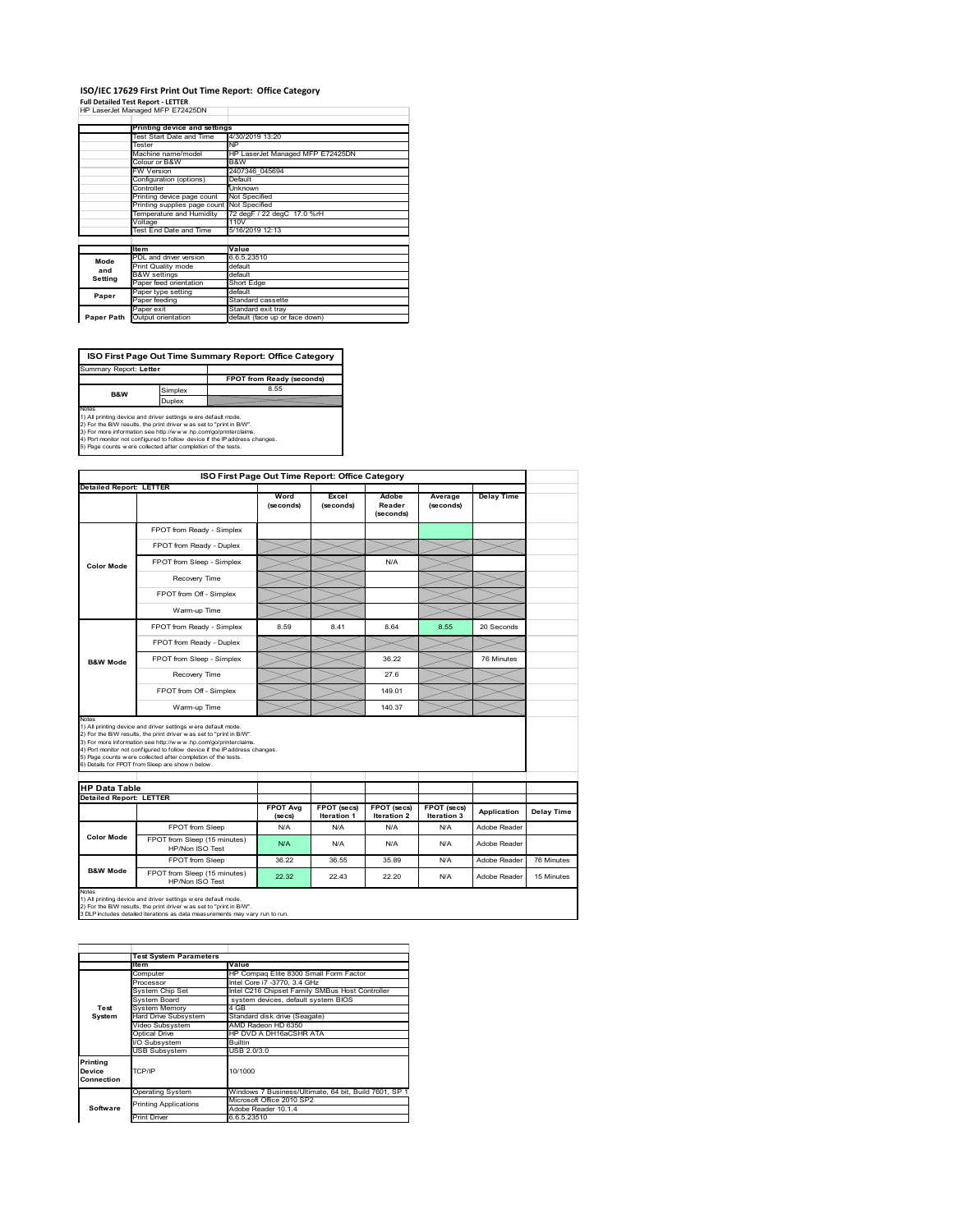# **ISO/IEC 17629 First Print Out Time Report: Office Category**

| Full Detailed Test Report - A4   |  |
|----------------------------------|--|
| HP LaserJet Managed MFP E72425DN |  |

|            | Printing device and settings |                                  |  |  |  |
|------------|------------------------------|----------------------------------|--|--|--|
|            | Test Start Date and Time     | 4/30/2019 13:20                  |  |  |  |
|            | Tester                       | <b>NP</b>                        |  |  |  |
|            | Machine name/model           | HP LaserJet Managed MFP E72425DN |  |  |  |
|            | Colour or B&W                | B&W                              |  |  |  |
|            | FW Version                   | 2407346 045694                   |  |  |  |
|            | Configuration (options)      | Default                          |  |  |  |
|            | Controller                   | Unknown                          |  |  |  |
|            | Printing device page count   | Not Specified                    |  |  |  |
|            | Printing supplies page count | Not Specified                    |  |  |  |
|            | Temperature and Humidity     | 72 degF / 22 degC 17.0 %rH       |  |  |  |
|            | Voltage                      | 110V                             |  |  |  |
|            | Test End Date and Time       | 5/16/2019 12:13                  |  |  |  |
|            |                              |                                  |  |  |  |
|            | <b>Item</b>                  | Value                            |  |  |  |
| Mode       | PDL and driver version       | 6.6.5.23510                      |  |  |  |
| and        | Print Quality mode           | default                          |  |  |  |
| Setting    | <b>B&amp;W</b> settings      | default                          |  |  |  |
|            | Paper feed orientation       | Short Edge                       |  |  |  |
| Paper      | Paper type setting           | default                          |  |  |  |
|            | Paper feeding                | Standard cassette                |  |  |  |
|            | Paper exit                   | Standard exit tray               |  |  |  |
| Paper Path | Output orientation           | default (face up or face down)   |  |  |  |

**ISO First Page Out Time Summary Report: Office Category**

**FPOT from Ready (seconds)** Simplex 8.38 Duplex Notes<br>1) All printing device and driver settings were default mode.<br>2) For the BAV results, the print driver was set to "print in BAV".<br>3) For more information see http://www.hp.com/golprinterclaims.<br>4) Port monitor not co Summary Report: A4 **B&W**

|                            |                                                                                                                                                                                                                                                                                                                                                                                                              |                            | ISO First Page Out Time Report: Office Category |                                   |                            |                   |            |
|----------------------------|--------------------------------------------------------------------------------------------------------------------------------------------------------------------------------------------------------------------------------------------------------------------------------------------------------------------------------------------------------------------------------------------------------------|----------------------------|-------------------------------------------------|-----------------------------------|----------------------------|-------------------|------------|
| Detailed Report: A4        |                                                                                                                                                                                                                                                                                                                                                                                                              |                            |                                                 |                                   |                            |                   |            |
|                            |                                                                                                                                                                                                                                                                                                                                                                                                              | Word<br>(seconds)          | Excel<br>(seconds)                              | Adobe<br>Reader<br>(seconds)      | Average<br>(seconds)       | <b>Delay Time</b> |            |
|                            | FPOT from Ready - Simplex                                                                                                                                                                                                                                                                                                                                                                                    |                            |                                                 |                                   |                            |                   |            |
| <b>Color Mode</b>          | FPOT from Ready - Duplex                                                                                                                                                                                                                                                                                                                                                                                     |                            |                                                 |                                   |                            |                   |            |
|                            | FPOT from Sleep - Simplex                                                                                                                                                                                                                                                                                                                                                                                    |                            |                                                 | N/A                               |                            |                   |            |
|                            | Recovery Time                                                                                                                                                                                                                                                                                                                                                                                                |                            |                                                 |                                   |                            |                   |            |
|                            | FPOT from Off - Simplex                                                                                                                                                                                                                                                                                                                                                                                      |                            |                                                 |                                   |                            |                   |            |
|                            | Warm-up Time                                                                                                                                                                                                                                                                                                                                                                                                 |                            |                                                 |                                   |                            |                   |            |
|                            | FPOT from Ready - Simplex                                                                                                                                                                                                                                                                                                                                                                                    | 8.10                       | 8.36                                            | 8.67                              | 8.38                       | 20 Seconds        |            |
|                            | FPOT from Ready - Duplex                                                                                                                                                                                                                                                                                                                                                                                     |                            |                                                 |                                   |                            |                   |            |
| <b>B&amp;W Mode</b>        | FPOT from Sleep - Simplex                                                                                                                                                                                                                                                                                                                                                                                    |                            |                                                 | 35.31                             |                            | 76 Minutes        |            |
|                            | Recovery Time                                                                                                                                                                                                                                                                                                                                                                                                |                            |                                                 | 26.6                              |                            |                   |            |
|                            |                                                                                                                                                                                                                                                                                                                                                                                                              |                            |                                                 |                                   |                            |                   |            |
|                            | FPOT from Off - Simplex                                                                                                                                                                                                                                                                                                                                                                                      |                            |                                                 | 142.45                            |                            |                   |            |
| Notes                      | Warm-up Time                                                                                                                                                                                                                                                                                                                                                                                                 |                            |                                                 | 133.78                            |                            |                   |            |
| <b>HP Data Table</b>       | 1) All printing device and driver settings w ere default mode.<br>2) For the B/W results, the print driver w as set to "print in B/W".<br>3) For more information see http://www.hp.com/go/printerclaims.<br>4) Port monitor not configured to follow device if the IP address changes.<br>5) Page counts w ere collected after completion of the tests.<br>6) Details for FPOT from Sleep are show n below. |                            |                                                 |                                   |                            |                   |            |
| <b>Detailed Report: A4</b> |                                                                                                                                                                                                                                                                                                                                                                                                              |                            |                                                 |                                   |                            |                   |            |
|                            |                                                                                                                                                                                                                                                                                                                                                                                                              | <b>FPOT Ava</b><br>(se cs) | FPOT (secs)<br><b>Iteration 1</b>               | FPOT (secs)<br><b>Iteration 2</b> | FPOT (secs)<br>Iteration 3 | Application       |            |
|                            | FPOT from Sleep                                                                                                                                                                                                                                                                                                                                                                                              | N/A                        | N/A                                             | N/A                               | N/A                        | Adobe Reader      |            |
| <b>Color Mode</b>          | FPOT from Sleep (15 minutes)<br>HP/Non ISO Test                                                                                                                                                                                                                                                                                                                                                              | N/A                        | N/A                                             | N/A                               | N/A                        | Adobe Reader      | Delay Time |
| <b>B&amp;W Mode</b>        | FPOT from Sleep                                                                                                                                                                                                                                                                                                                                                                                              | 35.31                      | 35.50                                           | 35.12                             | N/A                        | Adobe Reader      | 76 Minutes |

1) All printing device and driver settings w ere default mode.<br>2) For the B/W results, the print driver w as set to "print in B/W".<br>3 DLP includes detailed iterations as data measurements may vary run to run.

|            | <b>Test System Parameters</b> |                                                       |
|------------|-------------------------------|-------------------------------------------------------|
|            | <b>Item</b>                   | Value                                                 |
|            | Computer                      | HP Compag Elite 8300 Small Form Factor                |
|            | Processor                     | Intel Core i7 -3770, 3.4 GHz                          |
|            | System Chip Set               | Intel C216 Chipset Family SMBus Host Controller       |
|            | System Board                  | system devices, default system BIOS                   |
| Test       | <b>System Memory</b>          | 4 GB                                                  |
| System     | Hard Drive Subsystem          | Standard disk drive (Seagate)                         |
|            | Video Subsystem               | AMD Radeon HD 6350                                    |
|            | Optical Drive                 | HP DVD A DH16aCSHR ATA                                |
|            | VO Subsystem                  | <b>Builtin</b>                                        |
|            | <b>USB Subsystem</b>          | USB 2.0/3.0                                           |
| Printing   |                               |                                                       |
| Device     | TCP/IP                        | 10/1000                                               |
| Connection |                               |                                                       |
|            |                               | Windows 7 Business/Ultimate, 64 bit, Build 7601, SP 1 |
|            | <b>Operating System</b>       |                                                       |
|            | <b>Printing Applications</b>  | Microsoft Office 2010 SP2                             |
| Software   |                               | Adobe Reader 10.1.4                                   |
|            | <b>Print Driver</b>           | 6.6.5.23510                                           |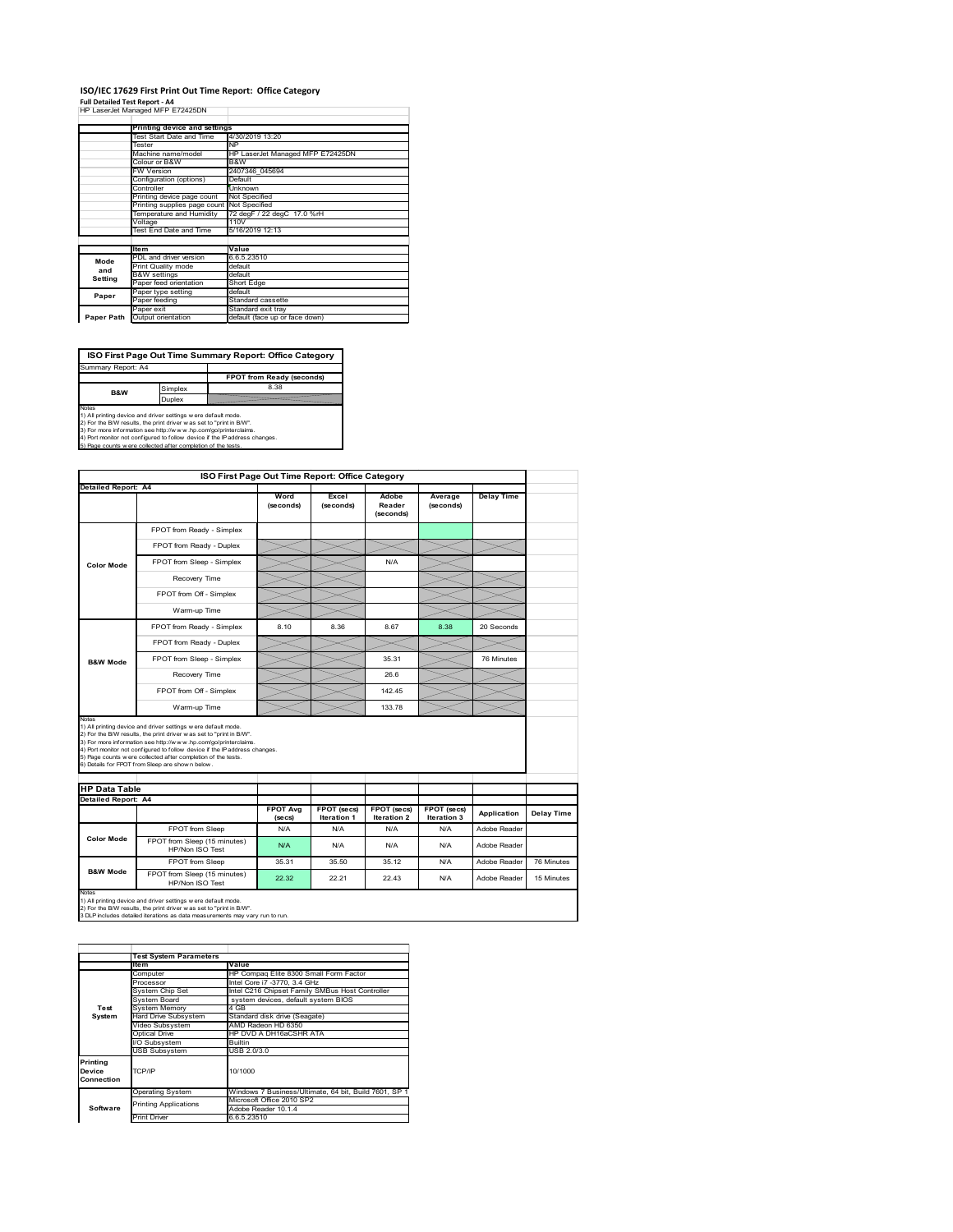#### **ISO/IEC 29183 Copy Productivity Report**

|             | <b>Full Detailed Test Report - LETTER</b> |                                                     |
|-------------|-------------------------------------------|-----------------------------------------------------|
|             | HP LaserJet Managed MFP E72425DN          |                                                     |
|             |                                           |                                                     |
|             | <b>Machine Setup Information</b>          |                                                     |
|             | Test Start Date and Time 5/7/2019 9:49    |                                                     |
|             | <b>Tester</b> NP                          |                                                     |
|             |                                           | Machine name/model HP LaserJet Managed MFP E72425DN |
|             | Colour or B&W B&W                         |                                                     |
|             |                                           | FW Version 2407346 045694                           |
|             | Configuration (options) Not Specified     |                                                     |
|             |                                           | Temperature and Humidity 72 degF / 22 degC 17.0 %rH |
|             | Test End Date and Time: 5/16/2019 8:28    |                                                     |
|             |                                           |                                                     |
|             | Pre-set Item                              | <b>Pre-set Value</b>                                |
|             | Output Resolution Default                 |                                                     |
|             | Output Quality Default                    |                                                     |
| Mode        |                                           | Copying Mode Colour for Colour and B&W for B&W      |
|             | Auto Density Adjustment Default           |                                                     |
|             |                                           | Collating function Set in Control Panel             |
| Paper       | Paper Sending Direction Default           |                                                     |
|             | Paper Type Setting Default                |                                                     |
| Paper       | Paper Feeding Tray 2                      |                                                     |
| Path        | Paper Exit Default                        |                                                     |
|             |                                           | Face Up Exit Default (face down)                    |
|             | <b>Fixing Capability Default</b>          |                                                     |
| Temporary   | Image Quality Stability Default           |                                                     |
| <b>Stop</b> | Capacity of Paper Default                 |                                                     |
|             | Others None                               |                                                     |
|             |                                           |                                                     |
|             | Paper Manufacturer HP / Xerox             |                                                     |
| Paper       |                                           | Paper Weight 20lb / 75 g/m2                         |
|             | Paper Size Letter / A4                    |                                                     |

| Summary Report: Letter |              |             |
|------------------------|--------------|-------------|
|                        |              |             |
|                        | <b>sFCOT</b> | sESAT (ipm) |
|                        |              |             |

**Notes** 

First Copy Out and Copy Speed measured using ISO/IEC 29183, excludes first set of test documents. For more information see http://w w w .hp.com/go/printerclaims. Exact speed varies depending on the system configuration and document.

Only Target A w as used, all test documents have the same Saturated throughput. Reference ISO/IEC29183:2010 Clause 5, Sections 5.3.1 and 5.3.2

| Detailed Report: LETTER |               |              |         |             |                |             |
|-------------------------|---------------|--------------|---------|-------------|----------------|-------------|
|                         |               |              |         |             |                |             |
|                         | <b>Target</b> | sFCOT (secs) |         | sEFTP (ipm) |                | sESAT (ipm) |
|                         |               |              | 1copy   | 1copy+30sec | 1copy+4minutes |             |
|                         | 6.88<br>A     | 8.72         | 20.80   | 24.47       | 25.18          |             |
|                         |               |              | 14 sets | 106 sets    |                |             |
|                         | B             |              |         |             |                |             |
|                         |               |              |         |             |                |             |
| <b>B&amp;W</b>          | C             |              |         |             |                |             |
|                         |               |              |         |             |                |             |
|                         | D             |              |         |             |                |             |
|                         |               |              |         |             |                |             |
|                         | Average       | 6.88         | 8.72    | 20.80       | 24.47          | 25.18       |

Paper type/name HP Multipurpose Ultra White / HP Office

Notes

First Copy Out and Copy Speed measured using ISO/IEC 29183, excludes first set of test documents. For more information see http://w w w .hp.com/go/printerclaims. Exact speed varies depending on the system configuration and document. Only Target A w as used, all test documents have the same Saturated throughput. Reference ISO/IEC29183:2010 Clause 5, Sections 5.3.1 and 5.3.2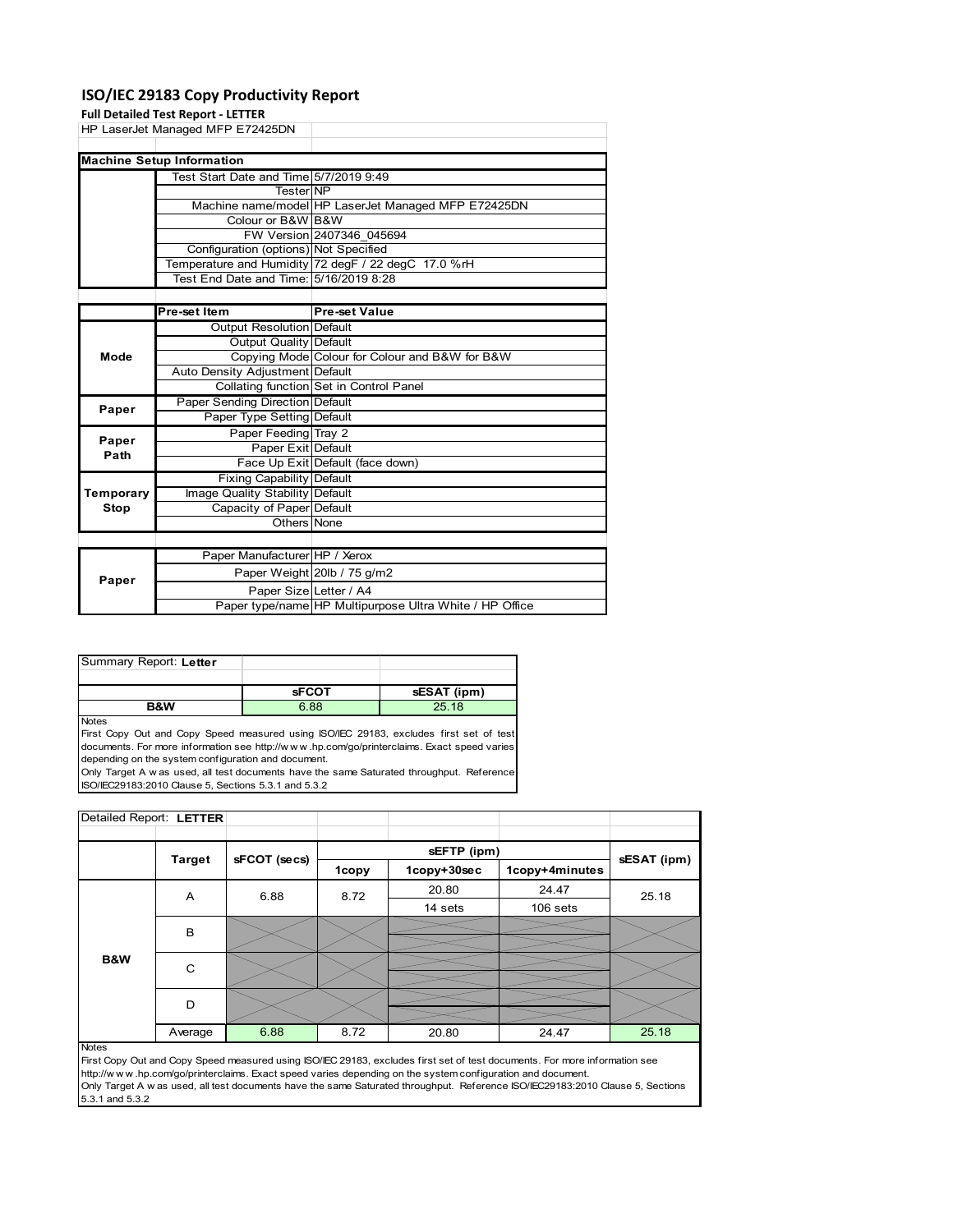#### **ISO/IEC 29183 Copy Productivity Report**

### **Full Detailed Test R**

|                   | Full Detailed Test Report - A4         |                                                     |  |  |
|-------------------|----------------------------------------|-----------------------------------------------------|--|--|
|                   | HP LaserJet Managed MFP E72425DN       |                                                     |  |  |
|                   |                                        |                                                     |  |  |
|                   | <b>Machine Setup Information</b>       |                                                     |  |  |
|                   | Test Start Date and Time 5/7/2019 9:49 |                                                     |  |  |
|                   | <b>TesterINP</b>                       |                                                     |  |  |
|                   |                                        | Machine name/model HP LaserJet Managed MFP E72425DN |  |  |
| Colour or B&W B&W |                                        |                                                     |  |  |
|                   |                                        | FW Version 2407346 045694                           |  |  |
|                   | Configuration (options) Not Specified  |                                                     |  |  |
|                   |                                        | Temperature and Humidity 72 degF / 22 degC 17.0 %rH |  |  |
|                   | Test End Date and Time: 5/16/2019 8:28 |                                                     |  |  |
|                   |                                        |                                                     |  |  |
|                   | Pre-set Item                           | <b>Pre-set Value</b>                                |  |  |
|                   | Output Resolution Default              |                                                     |  |  |
|                   | Output Quality Default                 |                                                     |  |  |
| Mode              |                                        | Copying Mode Colour for Colour and B&W for B&W      |  |  |
|                   | Auto Density Adjustment Default        |                                                     |  |  |
|                   |                                        | Collating function Set in Control Panel             |  |  |
| Paper             | Paper Sending Direction Default        |                                                     |  |  |
|                   | Paper Type Setting Default             |                                                     |  |  |
| Paper             | Paper Feeding Tray 2                   |                                                     |  |  |
| Path              | Paper Exit Default                     |                                                     |  |  |
|                   |                                        | Face Up Exit Default (face down)                    |  |  |
|                   | Fixing Capability Default              |                                                     |  |  |
| Temporary         | Image Quality Stability Default        |                                                     |  |  |
| Stop              | Capacity of Paper Default              |                                                     |  |  |
|                   | Others None                            |                                                     |  |  |
|                   |                                        |                                                     |  |  |
|                   | Paper Manufacturer HP / Xerox          |                                                     |  |  |
| Paper             |                                        | Paper Weight 20lb / 75 g/m2                         |  |  |
|                   | Paper Size Letter / A4                 |                                                     |  |  |

| Summary Report: A4 |              |             |
|--------------------|--------------|-------------|
|                    |              |             |
|                    | <b>sFCOT</b> | sESAT (ipm) |
|                    |              |             |

Notes

First Copy Out and Copy Speed measured using ISO/IEC 29183, excludes first set of test documents. For more information see http://w w w .hp.com/go/printerclaims. Exact speed varies depending on the system configuration and document.

Only Target A w as used, all test documents have the same Saturated throughput. Reference ISO/IEC29183:2010 Clause 5, Sections 5.3.1 and 5.3.2

| Detailed Report: A4 |               |              |       |                            |                |             |
|---------------------|---------------|--------------|-------|----------------------------|----------------|-------------|
|                     |               |              |       |                            |                |             |
|                     | <b>Target</b> | sFCOT (secs) | 1copy | sEFTP (ipm)<br>1copy+30sec | 1copy+4minutes | sESAT (ipm) |
|                     | A             | 6.84         | 8.76  | 21.09                      | 24.53          | 25.17       |
|                     |               |              |       | 14 sets                    | 106 sets       |             |
|                     | B             |              |       |                            |                |             |
| B&W                 | C             |              |       |                            |                |             |
|                     | D             |              |       |                            |                |             |
|                     | Average       | 6.84         | 8.76  | 21.09                      | 24.53          | 25.17       |
| <b>Notes</b>        |               |              |       |                            |                |             |

Paper type/name HP Multipurpose Ultra White / HP Office

First Copy Out and Copy Speed measured using ISO/IEC 29183, excludes first set of test documents. For more information see http://w w w .hp.com/go/printerclaims. Exact speed varies depending on the system configuration and document. Only Target A w as used, all test documents have the same Saturated throughput. Reference ISO/IEC29183:2010 Clause 5, Sections 5.3.1 and 5.3.2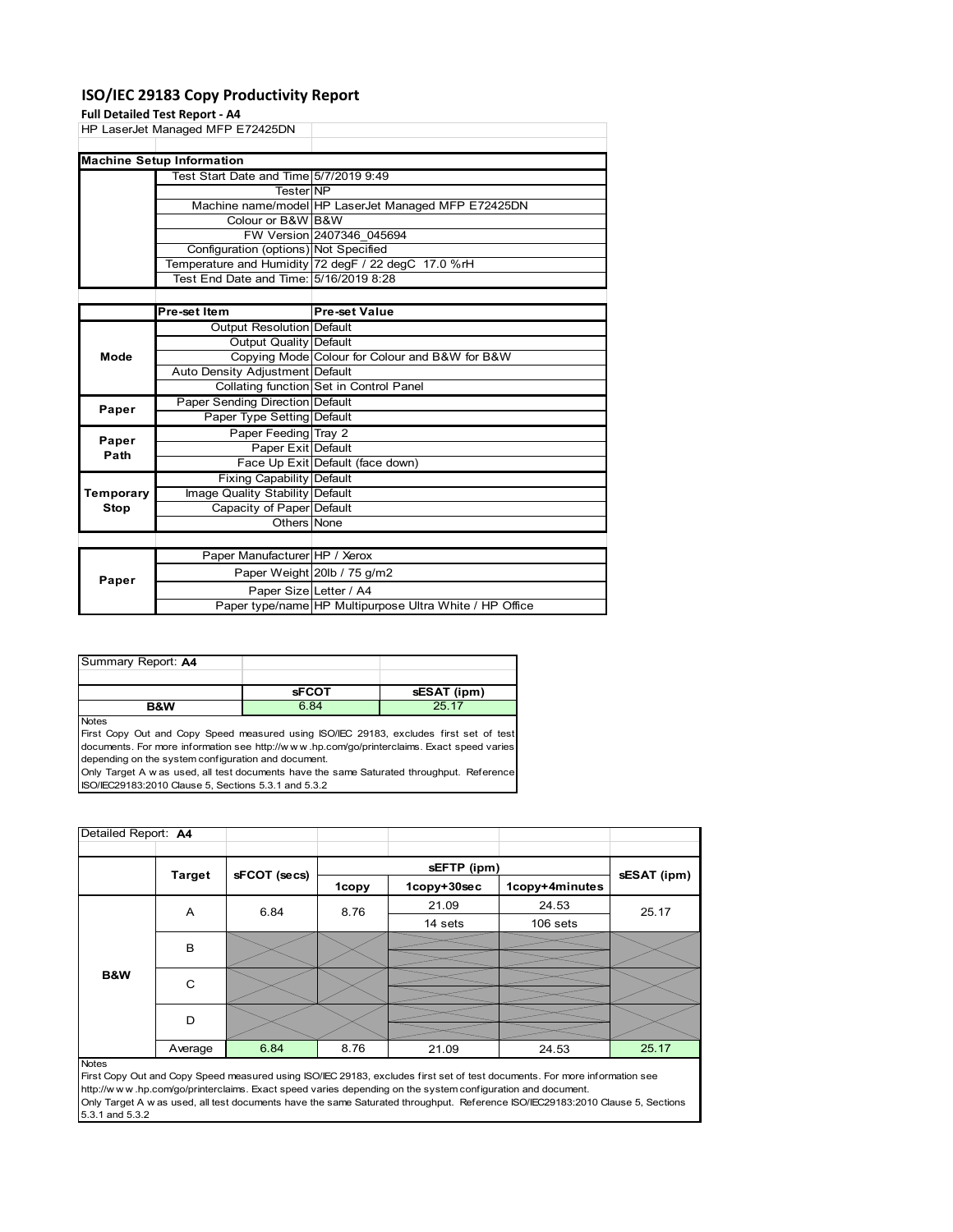### **ISO/IEC 24735 Copy Productivity Report**

**Full Detailed Test Report ‐ LETTER**

| <b>Machine Setup Information</b>       |                                                                 |  |  |  |
|----------------------------------------|-----------------------------------------------------------------|--|--|--|
| Test Start Date and Time 5/6/2019 8:33 |                                                                 |  |  |  |
| TesterINP                              |                                                                 |  |  |  |
|                                        | Machine name/model HP LaserJet Managed MFP E72425DN             |  |  |  |
| Colour or B&W B&W                      |                                                                 |  |  |  |
|                                        | FW Version 2407346 045694                                       |  |  |  |
| Configuration (options) Not Specified  |                                                                 |  |  |  |
|                                        | Temperature and Humidity 72 degF / 22 degC 17.0 %rH             |  |  |  |
| Test End Date and Time: 5/16/2019 6:40 |                                                                 |  |  |  |
|                                        |                                                                 |  |  |  |
| Pre-set Item                           | <b>Pre-set Value</b>                                            |  |  |  |
| Output Resolution Default              |                                                                 |  |  |  |
| Output Quality Default                 |                                                                 |  |  |  |
| Copying Mode Default                   |                                                                 |  |  |  |
| Auto Density Adjustment Default        |                                                                 |  |  |  |
|                                        | Collating function Activated (if not activated in default mode) |  |  |  |
| Paper Sending Direction Default        |                                                                 |  |  |  |
| Paper Type Setting Default             |                                                                 |  |  |  |
|                                        | Paper Feeding Standard cassette                                 |  |  |  |
|                                        | Paper Exit Standard exit tray                                   |  |  |  |
| Face Up Exit Default                   |                                                                 |  |  |  |
| <b>Fixing Capability Default</b>       |                                                                 |  |  |  |
| Image Quality Stability Default        |                                                                 |  |  |  |
| Capacity of Paper Default              |                                                                 |  |  |  |
|                                        | Others Default                                                  |  |  |  |
|                                        |                                                                 |  |  |  |
| Paper Manufacturer HP / Xerox          |                                                                 |  |  |  |
|                                        | Paper Weight 20lb / 75 g/m2                                     |  |  |  |
| Paper Size Letter / A4                 |                                                                 |  |  |  |

|                         | ISO/IEC 24735 Copy Productivity Report              |             |            |                  |                  |                 |
|-------------------------|-----------------------------------------------------|-------------|------------|------------------|------------------|-----------------|
| Detailed Report: LETTER |                                                     |             |            |                  |                  |                 |
|                         | Copying                                             | FSOT (secs) |            | EFTP (ipm)       |                  | ESAT (ipm)      |
|                         | Mode                                                | 1 set only  | 1 set only | 1 set + $30$ sec | 1 set + $4min$   | $1$ set + 30sec |
|                         | 1:1                                                 |             | (1 set )   |                  |                  |                 |
| <b>Color Mode</b>       | 1:2                                                 |             | (1 set )   |                  |                  |                 |
|                         | 2:2                                                 |             | (1 set)    |                  |                  |                 |
|                         | 1:1                                                 | 16.54       | 14.51      | 21.97<br>5 sets  | 24.49<br>27 sets | 25.21           |
| <b>B&amp;W</b> mode     | 1:2                                                 | 29.23       | 8.20       | 13.90<br>4 sets  |                  | 18.78           |
|                         | 2:2                                                 | 36.30       | 6.60       | 12.72<br>4 sets  |                  | 18.76           |
| <b>Notes</b>            | Reports located: http://www.hp.com/go/printerclaims |             |            |                  |                  |                 |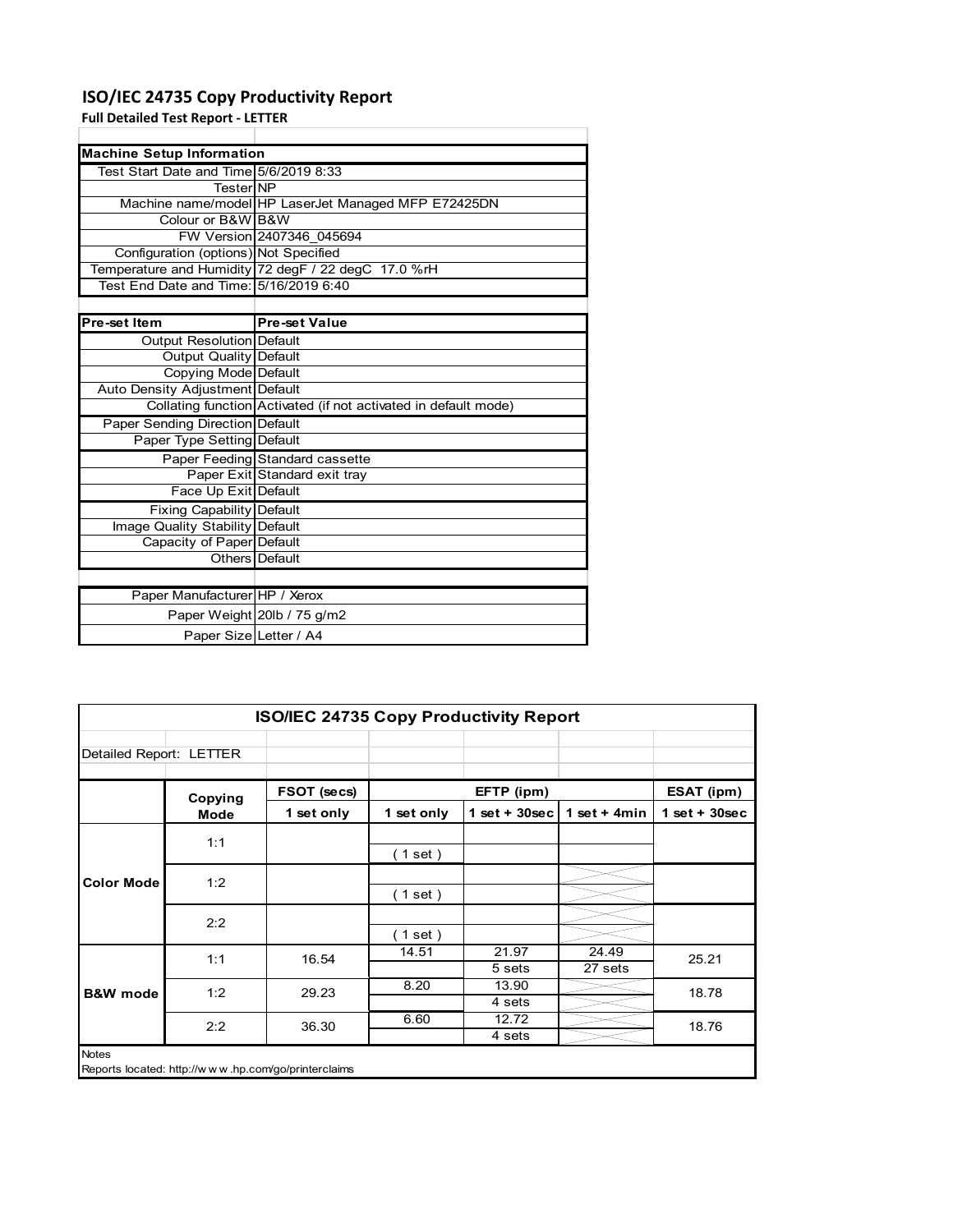### **ISO/IEC 24735 Copy Productivity Report**

**Full Detailed Test Report ‐ A4**

| <b>Machine Setup Information</b>       |                                                                 |
|----------------------------------------|-----------------------------------------------------------------|
| Test Start Date and Time 5/6/2019 8:33 |                                                                 |
| TesterINP                              |                                                                 |
|                                        | Machine name/model HP LaserJet Managed MFP E72425DN             |
| Colour or B&W B&W                      |                                                                 |
|                                        | FW Version 2407346 045694                                       |
| Configuration (options) Not Specified  |                                                                 |
|                                        | Temperature and Humidity 72 degF / 22 degC 17.0 %rH             |
| Test End Date and Time: 5/16/2019 6:40 |                                                                 |
|                                        |                                                                 |
| Pre-set Item                           | <b>Pre-set Value</b>                                            |
| Output Resolution Default              |                                                                 |
| <b>Output Quality Default</b>          |                                                                 |
| Copying Mode Default                   |                                                                 |
| Auto Density Adjustment Default        |                                                                 |
|                                        | Collating function Activated (if not activated in default mode) |
| <b>Paper Sending Direction Default</b> |                                                                 |
| Paper Type Setting Default             |                                                                 |
|                                        | Paper Feeding Standard cassette                                 |
|                                        | Paper Exit Standard exit tray                                   |
| Face Up Exit Default                   |                                                                 |
| <b>Fixing Capability Default</b>       |                                                                 |
| Image Quality Stability Default        |                                                                 |
| Capacity of Paper Default              |                                                                 |
|                                        | Others Default                                                  |
|                                        |                                                                 |
| Paper Manufacturer HP / Xerox          |                                                                 |
|                                        | Paper Weight 20lb / 75 g/m2                                     |
| Paper Size Letter / A4                 |                                                                 |

|                     | <b>ISO/IEC 24735 Copy Productivity Report</b> |                                                     |            |                  |                  |                 |
|---------------------|-----------------------------------------------|-----------------------------------------------------|------------|------------------|------------------|-----------------|
| Detailed Report: A4 |                                               |                                                     |            |                  |                  |                 |
|                     | Copying                                       | FSOT (secs)                                         |            | EFTP (ipm)       |                  | ESAT (ipm)      |
|                     | Mode                                          | 1 set only                                          | 1 set only | 1 set + $30$ sec | 1 set $+$ 4min   | $1$ set + 30sec |
|                     | 1:1                                           |                                                     | (1 set)    |                  |                  |                 |
| Colour<br>Mode      | 1:2                                           |                                                     | (1 set)    |                  |                  |                 |
|                     | 2:2                                           |                                                     | (1 set)    |                  |                  |                 |
|                     | 1:1                                           | 16.26                                               | 14.76      | 22.01<br>5 sets  | 24.53<br>27 sets | 25.21           |
| <b>B&amp;W</b> mode | 1:2                                           | 29.08                                               | 8.24       | 14.10<br>4 sets  |                  | 19.00           |
|                     | 2:2                                           | 36.03                                               | 6.64       | 12.76<br>4 sets  |                  | 19.02           |
| <b>Notes</b>        |                                               | Reports located: http://www.hp.com/go/printerclaims |            |                  |                  |                 |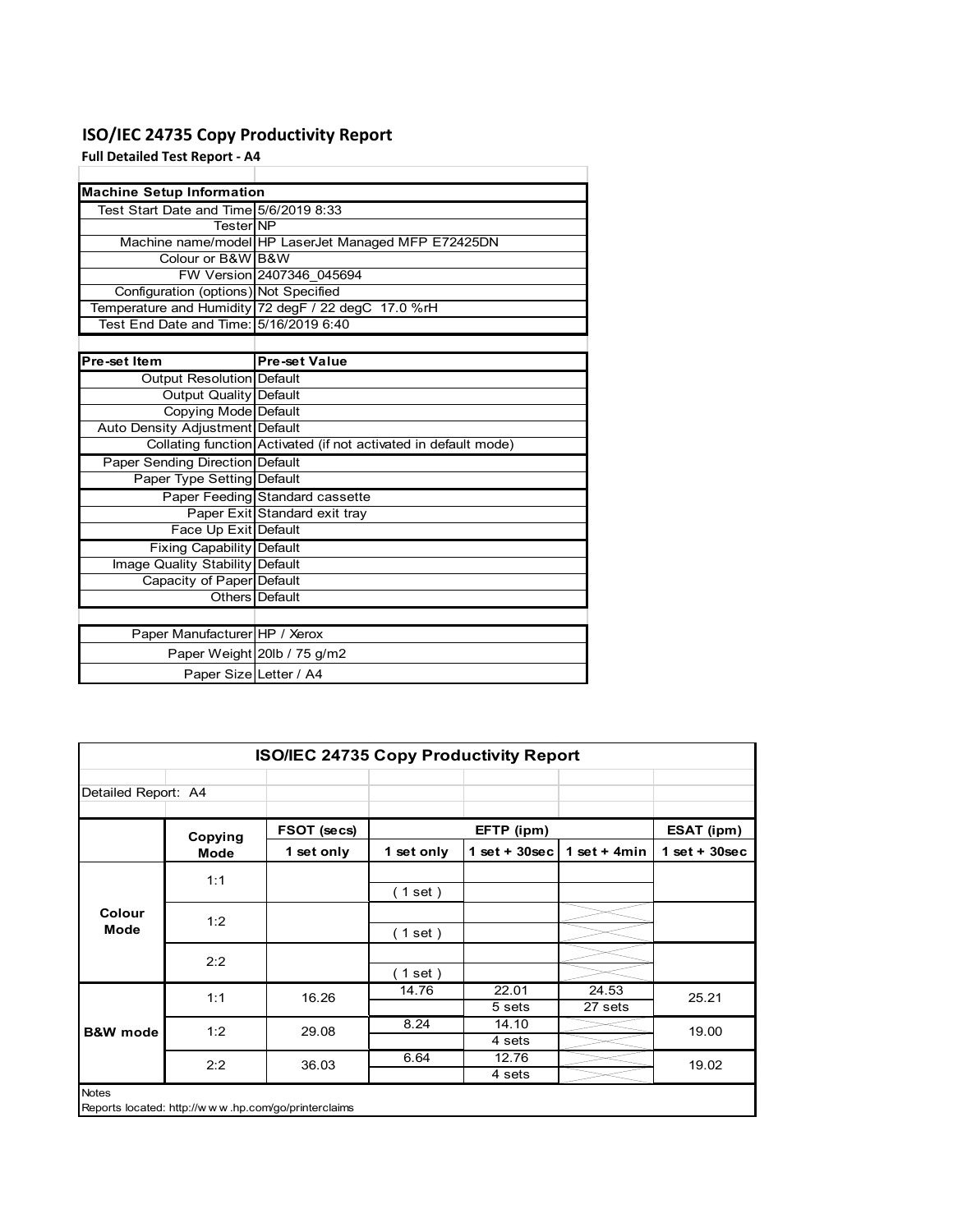# **ISO/IEC 17991 Scanning Productivity Report Full Detailed Test Report ‐ LETTER Machine Setup Information**

|            | <b>Machine Setup Information</b> |                                          |  |  |  |
|------------|----------------------------------|------------------------------------------|--|--|--|
|            | Test Start Date and Time         | 5/13/2019 7:30                           |  |  |  |
|            | Tester                           | NP                                       |  |  |  |
|            | Machine name/model               | HP LaserJet Managed MFP E72425DN         |  |  |  |
|            | Colour or B&W                    | B&W                                      |  |  |  |
|            | Configuration (options)          | Default                                  |  |  |  |
|            | Temperature and Humidity         | 72 degF / 22 degC 17.0 %rH               |  |  |  |
|            | Voltage                          | 110V                                     |  |  |  |
|            | Test End Date and Time           | 5/14/2019 9:34                           |  |  |  |
|            |                                  |                                          |  |  |  |
|            | Preset Item                      | <b>Preset Value</b>                      |  |  |  |
|            | Scanning resolution              | default (200 dpi)                        |  |  |  |
|            | Colour or grey scale/B&W         | default (colour)                         |  |  |  |
| Mode       | Duplex / simplex                 | default (simplex)                        |  |  |  |
|            | Original page size               | default (A4)                             |  |  |  |
| and        | Paper feed orientation           | default (long edge)                      |  |  |  |
| Setting    | Scan destination                 | default (shared network)                 |  |  |  |
|            | <b>Storing File Type</b>         | default (PDF-multi)                      |  |  |  |
|            | Auto scan quality adjustment     | default (factory preset default setting) |  |  |  |
| <b>ADF</b> | Paper feed direction             | default (long edge)                      |  |  |  |
|            | Output orientation               | default                                  |  |  |  |
| Paper-path | Scanning unit                    | default (duplex ADF)                     |  |  |  |

| ISO/IEC 17991 - Scan Summary Report: ADF Productivity Measurement |                |                      |              |                           |  |
|-------------------------------------------------------------------|----------------|----------------------|--------------|---------------------------|--|
| <b>Summary Report: Letter</b>                                     |                |                      |              |                           |  |
|                                                                   |                | <b>Scanning Mode</b> |              | <b>Measurement result</b> |  |
|                                                                   | File format    | Resolution           | Scanning     | scESAT 30secA             |  |
|                                                                   | version        |                      | side         | (ipm)                     |  |
|                                                                   | <b>PDF 1.4</b> | 200                  | single sided | 46.32                     |  |
| Colour                                                            |                |                      | double sided | 19.51                     |  |
| <b>B&amp;W</b>                                                    | <b>PDF 1.4</b> | 200                  | single sided | 46.50                     |  |
|                                                                   |                |                      | double sided | 19.46                     |  |
| <b>Notes</b>                                                      |                |                      |              |                           |  |

Notes 1) For more information see http://w w w .hp.com/go/printerclaims. 2) For the B/W results, the device scan setting is set to "Scan in B/W".

**ISO/IEC 17991 - Scan Summary Report: Network Folder Productivity Measurement**

| <b>Summary Report: Letter</b> |                |                      |              |                           |                  |               |
|-------------------------------|----------------|----------------------|--------------|---------------------------|------------------|---------------|
|                               |                | <b>Scanning Mode</b> |              | <b>Measurement result</b> |                  |               |
|                               | File format    | Resolution           | Scanning     | scEFTP 30secF             | File size 30secF | Number of     |
|                               | version        |                      | side         | (ipm)                     | (Mbyte)          | Sets (30secF) |
| Colour                        | <b>PDF 1.4</b> | 200                  | single sided | 33.94                     | 2.62             | 7.00          |
|                               |                |                      | double sided | 15.74                     | 2.05             | 4.00          |
| <b>B&amp;W</b>                | <b>PDF 1.4</b> | 200                  | single sided | 36.13                     | 1.20             | 7.00          |
|                               |                |                      | double sided | 16.26                     | 0.77             | 4.00          |
| <b>Notes</b>                  |                |                      |              |                           |                  |               |

┓

Notes 1) For more information see http://w w w .hp.com/go/printerclaims. 2) For the B/W results, the device scan setting is set to "Scan in B/W".

| ISO/IEC 17991 - Scan Full Report: ADF Productivity Measurement |                        |                      |                  |                       |                           |                        |
|----------------------------------------------------------------|------------------------|----------------------|------------------|-----------------------|---------------------------|------------------------|
| <b>Summary Report: Letter</b>                                  |                        |                      |                  |                       |                           |                        |
|                                                                |                        | <b>Scanning Mode</b> |                  |                       | <b>Measurement result</b> |                        |
|                                                                | File format<br>version | Resolution           | Scanning<br>side | scFFTP 1setA<br>(ipm) | scEFTP 30secA<br>(ipm)    | scESAT 30secA<br>(ipm) |
| Colour                                                         | <b>PDF 1.4</b>         | 200                  | single sided     | 29.16                 | 42.41                     | 46.32                  |
|                                                                |                        |                      | double sided     | 15.19                 | 18.33                     | 19.51                  |
| <b>B&amp;W</b>                                                 | <b>PDF 1.4</b>         | 200                  | single sided     | 28.84                 | 42.91                     | 46.5                   |
|                                                                |                        |                      | double sided     | 15.18                 | 18.27                     | 19.46                  |
| <b>Notes</b>                                                   |                        |                      |                  |                       |                           |                        |

Notes 1) For more information see http://w w w .hp.com/go/printerclaims. 2) For the B/W results, the device scan setting is set to "Scan in B/W".

| ISO/IEC 17991 - Scan Full Report: Network Folder Productivity Measurement |                        |            |                  |                       |                        |                             |                               |
|---------------------------------------------------------------------------|------------------------|------------|------------------|-----------------------|------------------------|-----------------------------|-------------------------------|
| <b>Summary Report: Letter</b>                                             |                        |            |                  |                       |                        |                             |                               |
| <b>Scanning Mode</b><br><b>Measurement result</b>                         |                        |            |                  |                       |                        |                             |                               |
|                                                                           | File format<br>version | Resolution | Scanning<br>side | scEETP 1setE<br>(ipm) | scEFTP 30secF<br>(ipm) | File size 30secF<br>(Mbyte) | Number of<br>Sets<br>(30secF) |
| Colour                                                                    | PDF 1.4                | 200        | single sided     | 17.14                 | 33.94                  | 2.62                        |                               |
|                                                                           |                        |            | double sided     | 11.16                 | 15.74                  | 2.05                        |                               |
| 200<br><b>B&amp;W</b><br><b>PDF 1.4</b>                                   | single sided           | 17.80      | 36.13            | 1.20                  |                        |                             |                               |
|                                                                           |                        |            | double sided     | 10.90                 | 16.26                  | 0.77                        | 4                             |
| <b>Notes</b>                                                              |                        |            |                  |                       |                        |                             |                               |

|            | <b>Test System Parameters</b> |                                                       |  |
|------------|-------------------------------|-------------------------------------------------------|--|
|            | Item                          | Value                                                 |  |
|            | Computer name                 | HP Compaq Elite 8300 Small Form Factor                |  |
|            | Processor                     | Intel Core i7 -3770, 3.4 GHz                          |  |
|            | System Chip Set               | Intel C216 Chipset Family SMBus Host Controller       |  |
|            | <b>System Board</b>           | System devices, default system BIOS                   |  |
|            | <b>System Memory</b>          | 4 GB                                                  |  |
| System     | Hard Drive Subsystem          | Standard disk drive (Seagate)                         |  |
|            | Video Subsystem               | AMD Radeon HD 6350                                    |  |
|            | <b>Optical Drive</b>          | HP DVD A DH16aCSHR ATA                                |  |
|            | I/O Subsystem                 | <b>Builtin</b>                                        |  |
|            | <b>USB Subsystem</b>          | USB 2.0/3.0                                           |  |
|            | <b>Operating System</b>       | Windows 7 Business/Ultimate, 64 bit, Build 7601, SP 1 |  |
|            | I ocation of network folder   | PC.                                                   |  |
|            | Internet Protocol             | IP <sub>v4</sub>                                      |  |
| Scanning   | <b>Transfer Protocol</b>      | <b>SMB</b>                                            |  |
| Device     | Hub                           | Trendnet Router and Gbit Switch                       |  |
| Connection | Network Speed                 | TCP 10/1000 Mbit Ethernet                             |  |
|            | <b>Connetion Cable</b>        | Cat6 Straight cable                                   |  |
|            | Wireless router               | No use                                                |  |
|            | Others                        | No use                                                |  |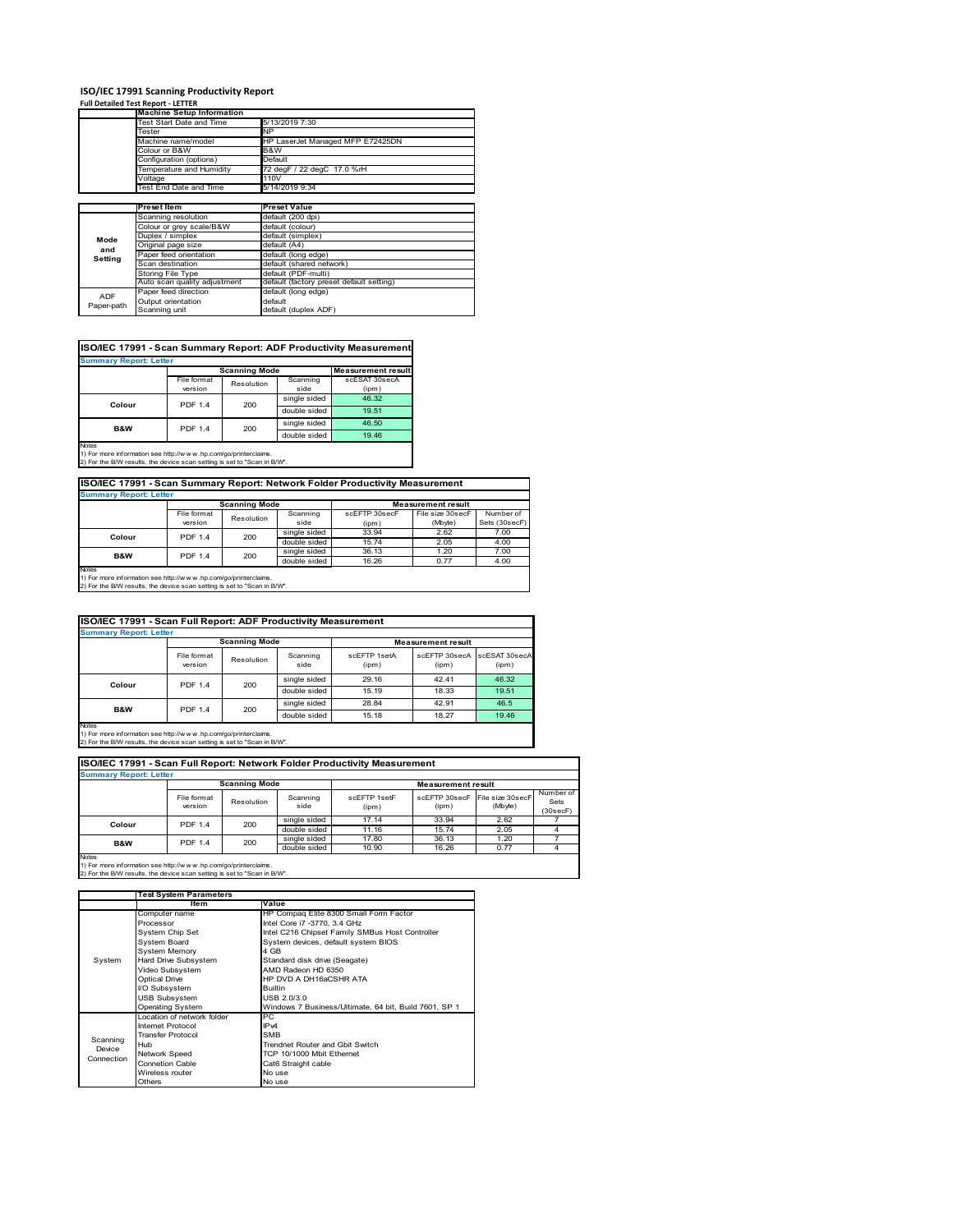#### **ISO/IEC 17991 Scanning Productivity Report**

**Full Detailed Test Report ‐ A4**

|                          | <b>Machine Setup Information</b> |                                          |  |  |  |
|--------------------------|----------------------------------|------------------------------------------|--|--|--|
|                          | <b>Test Start Date and Time</b>  | 5/13/2019 7:30                           |  |  |  |
|                          | Tester                           | NP                                       |  |  |  |
|                          | Machine name/model               | HP LaserJet Managed MFP E72425DN         |  |  |  |
|                          | Colour or B&W                    | B&W                                      |  |  |  |
|                          | Configuration (options)          | Default                                  |  |  |  |
|                          | emperature and Humidity          | 72 degF / 22 degC 17.0 %rH               |  |  |  |
|                          | Voltage                          | 110V                                     |  |  |  |
|                          | Test End Date and Time           | 5/14/2019 9:34                           |  |  |  |
|                          |                                  |                                          |  |  |  |
|                          | <b>Preset Item</b>               | <b>Preset Value</b>                      |  |  |  |
|                          | Scanning resolution              | default (200 dpi)                        |  |  |  |
|                          | Colour or grey scale/B&W         | default (colour)                         |  |  |  |
| Mode                     | Duplex / simplex                 | default (simplex)                        |  |  |  |
|                          | Original page size               | default (A4)                             |  |  |  |
| and                      | Paper feed orientation           | default (long edge)                      |  |  |  |
| Setting                  | Scan destination                 | default (shared network)                 |  |  |  |
|                          | Storing File Type                | default (PDF-multi)                      |  |  |  |
|                          | Auto scan quality adjustment     | default (factory preset default setting) |  |  |  |
|                          | Paper feed direction             | default (long edge)                      |  |  |  |
| <b>ADF</b><br>Paper-path |                                  |                                          |  |  |  |
|                          | Output orientation               | default                                  |  |  |  |

| ISO/IEC 17991 - Scan Summary Report: ADF Productivity Measurement |                           |                      |              |                           |  |  |  |  |
|-------------------------------------------------------------------|---------------------------|----------------------|--------------|---------------------------|--|--|--|--|
|                                                                   | <b>Summary Report: A4</b> |                      |              |                           |  |  |  |  |
|                                                                   |                           | <b>Scanning Mode</b> |              | <b>Measurement result</b> |  |  |  |  |
|                                                                   | File format               | Resolution           | Scanning     | scESAT 30secA             |  |  |  |  |
|                                                                   | version                   |                      | side         | (ipm)                     |  |  |  |  |
| Colour                                                            | <b>PDF 1.4</b>            | 200                  | single sided | 46.33                     |  |  |  |  |
|                                                                   |                           |                      | double sided | 19.68                     |  |  |  |  |
| <b>B&amp;W</b>                                                    | <b>PDF 1.4</b>            | 200                  | single sided | 46.54                     |  |  |  |  |
|                                                                   |                           |                      | double sided | 19.69                     |  |  |  |  |
| <b>Notes</b>                                                      |                           |                      |              |                           |  |  |  |  |

Notes 1) For more information see http://w w w .hp.com/go/printerclaims. 2) For the B/W results, the device scan setting is set to "Scan in B/W".

File format<br>version le format Resolution Scanning<br>
version Resolution side scEFTP 30secF (ipm) File size 30secF (Mbyte) Number of Sets (30secF) single sided 33.61 2.59 7.00<br>
double sided 16.00 1.69 4.00 double sided 16.00 1.69 4.00<br>single sided 36.13 1.15 7.00 **ISO/IEC 17991 - Scan Summary Report: Network Folder Productivity Measurement Summary Report: A4 Measurement result Scanning Mode Colour** PDF 1.4 200

single sided 36.13 1.15 7.00<br>double sided 16.13 0.67 4.00 double sided 16.13 0.67 4.00 **B&W** PDF 1.4 200

Notes 1) For more information see http://w w w .hp.com/go/printerclaims. 2) For the B/W results, the device scan setting is set to "Scan in B/W".

|                           | ISO/IEC 17991 - Scan Full Report: ADF Productivity Measurement |                      |                  |                       |                           |                        |
|---------------------------|----------------------------------------------------------------|----------------------|------------------|-----------------------|---------------------------|------------------------|
| <b>Summary Report: A4</b> |                                                                |                      |                  |                       |                           |                        |
|                           |                                                                | <b>Scanning Mode</b> |                  |                       | <b>Measurement result</b> |                        |
|                           | File format<br>version                                         | Resolution           | Scanning<br>side | scFFTP 1setA<br>(ipm) | scEFTP 30secA<br>(ipm)    | scESAT 30secA<br>(ipm) |
|                           | <b>PDF 1.4</b>                                                 | 200                  | single sided     | 29.02                 | 42.34                     | 46.33                  |
| Colour                    |                                                                |                      | double sided     | 15.51                 | 18.44                     | 19.68                  |
| <b>B&amp;W</b>            | <b>PDF 1.4</b>                                                 | 200                  | single sided     | 28.99                 | 42.93                     | 46.54                  |
|                           |                                                                |                      | double sided     | 15.76                 | 18.36                     | 19.69                  |
| <b>Notes</b>              |                                                                |                      |                  |                       |                           |                        |

Notes 1) For more information see http://w w w .hp.com/go/printerclaims. 2) For the B/W results, the device scan setting is set to "Scan in B/W".

File format Resolution Scanning side scEFTP 1setF (ipm) scEFTP 30secF (ipm) File size 30secF (Mbyte) Number of Sets (30secF) single sided 16.00 33.61 2.59 double sided 10.90 16.00 1.69 4<br>single sided 17.80 36.13 1.15 7 single sided 17.80 36.13 1.15 7 double sided 12.00 16.13 0.67 4 **Scanning Mode Measurement result Colour** PDF 1.4 200 **B&W** PDF 1.4 200 **Summary Report: A4 ISO/IEC 17991 - Scan Full Report: Network Folder Productivity Measurement**

|            | <b>Test System Parameters</b> |                                                       |  |
|------------|-------------------------------|-------------------------------------------------------|--|
|            | Item                          | Value                                                 |  |
|            | Computer name                 | HP Compaq Elite 8300 Small Form Factor                |  |
|            | Processor                     | Intel Core i7 -3770, 3.4 GHz                          |  |
|            | System Chip Set               | Intel C216 Chipset Family SMBus Host Controller       |  |
|            | <b>System Board</b>           | System devices, default system BIOS                   |  |
|            | <b>System Memory</b>          | 4 GB                                                  |  |
| System     | Hard Drive Subsystem          | Standard disk drive (Seagate)                         |  |
|            | Video Subsystem               | AMD Radeon HD 6350                                    |  |
|            | <b>Optical Drive</b>          | HP DVD A DH16aCSHR ATA                                |  |
|            | I/O Subsystem                 | <b>Builtin</b>                                        |  |
|            | <b>USB Subsystem</b>          | USB 2.0/3.0                                           |  |
|            | <b>Operating System</b>       | Windows 7 Business/Ultimate, 64 bit, Build 7601, SP 1 |  |
|            | I ocation of network folder   | PC.                                                   |  |
|            | Internet Protocol             | IP <sub>v4</sub>                                      |  |
| Scanning   | <b>Transfer Protocol</b>      | <b>SMB</b>                                            |  |
| Device     | Hub                           | Trendnet Router and Gbit Switch                       |  |
| Connection | Network Speed                 | TCP 10/1000 Mbit Ethernet                             |  |
|            | <b>Connetion Cable</b>        | Cat6 Straight cable                                   |  |
|            | Wireless router               | No use                                                |  |
|            | Others                        | No use                                                |  |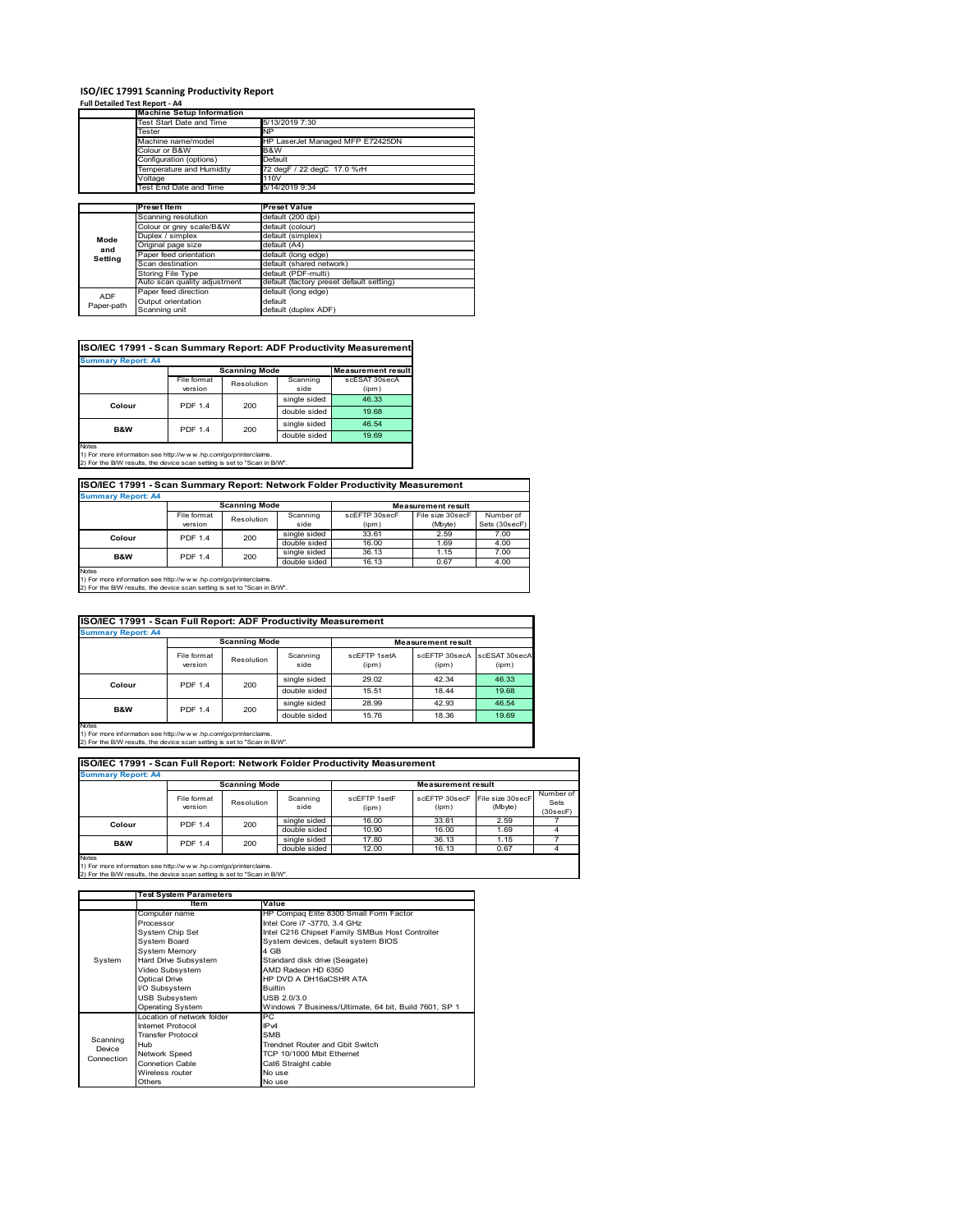# **ISO/IEC 17991 Scanning Productivity Report Full Detailed Test Report ‐ Tabloid Machine Setup Information**

|            | <b>Machine Setup Information</b> |                                          |  |  |  |
|------------|----------------------------------|------------------------------------------|--|--|--|
|            | Test Start Date and Time         | 5/13/2019 7:30                           |  |  |  |
|            | Tester                           | NP                                       |  |  |  |
|            | Machine name/model               | HP LaserJet Managed MFP E72425DN         |  |  |  |
|            | Colour or B&W                    | B&W                                      |  |  |  |
|            | Configuration (options)          | Default                                  |  |  |  |
|            | Temperature and Humidity         | 72 degF / 22 degC 17.0 %rH               |  |  |  |
|            | Voltage                          | 110V                                     |  |  |  |
|            | Test End Date and Time           | 5/14/2019 9:34                           |  |  |  |
|            |                                  |                                          |  |  |  |
|            | Preset Item                      | <b>Preset Value</b>                      |  |  |  |
|            | Scanning resolution              | default (200 dpi)                        |  |  |  |
|            | Colour or grey scale/B&W         | default (colour)                         |  |  |  |
| Mode       | Duplex / simplex                 | default (simplex)                        |  |  |  |
|            | Original page size               | default (A4)                             |  |  |  |
| and        | Paper feed orientation           | default (long edge)                      |  |  |  |
| Setting    | Scan destination                 | default (shared network)                 |  |  |  |
|            | <b>Storing File Type</b>         | default (PDF-multi)                      |  |  |  |
|            | Auto scan quality adjustment     | default (factory preset default setting) |  |  |  |
| <b>ADF</b> | Paper feed direction             | default (long edge)                      |  |  |  |
|            | Output orientation               | default                                  |  |  |  |
| Paper-path | Scanning unit                    | default (duplex ADF)                     |  |  |  |

| <b>Summary Report: Tabloid</b> |                |                      |              |                           |  |  |  |
|--------------------------------|----------------|----------------------|--------------|---------------------------|--|--|--|
|                                |                | <b>Scanning Mode</b> |              | <b>Measurement result</b> |  |  |  |
|                                | File format    | Resolution           | Scanning     | scESAT 30secA             |  |  |  |
|                                | version        |                      | side         | (ipm)                     |  |  |  |
| Colour                         | <b>PDF 1.4</b> | 200                  | single sided | 27.22                     |  |  |  |
|                                |                |                      | double sided | 13.56                     |  |  |  |
| <b>B&amp;W</b>                 | <b>PDF 1.4</b> | 200                  | single sided | 27.27                     |  |  |  |
|                                |                |                      | double sided | 13.57                     |  |  |  |

1) For more information see http://w w w .hp.com/go/printerclaims. 2) For the B/W results, the device scan setting is set to "Scan in B/W".

| ISO/IEC 17991 - Scan Summary Report: Network Folder Productivity Measurement |                |            |                           |               |                  |               |
|------------------------------------------------------------------------------|----------------|------------|---------------------------|---------------|------------------|---------------|
| <b>Summary Report: Tabloid</b>                                               |                |            |                           |               |                  |               |
| <b>Scanning Mode</b>                                                         |                |            | <b>Measurement result</b> |               |                  |               |
|                                                                              | File format    | Resolution | Scanning                  | scEFTP 30secF | File size 30secF | Number of     |
|                                                                              | version        |            | side                      | (ipm)         | (Mbyte)          | Sets (30secF) |
| Colour                                                                       | <b>PDF 1.4</b> | 200        | single sided              | 19.67         | 3.40             | 5.00          |
|                                                                              |                |            | double sided              | 10.82         | 2.91             | 3.00          |
| <b>B&amp;W</b>                                                               | <b>PDF 1.4</b> | 200        | single sided              | 21.43         | 1.55             | 5.00          |
|                                                                              |                |            | double sided              | 11.51         | 1.06             | 3.00          |
| Notee                                                                        |                |            |                           |               |                  |               |

Notes 1) For more information see http://w w w .hp.com/go/printerclaims. 2) For the B/W results, the device scan setting is set to "Scan in B/W".

| ISO/IEC 17991 - Scan Full Report: ADF Productivity Measurement                                                                                                 |                        |              |                  |                       |                           |                        |  |
|----------------------------------------------------------------------------------------------------------------------------------------------------------------|------------------------|--------------|------------------|-----------------------|---------------------------|------------------------|--|
| <b>Summary Report: Tabloid</b>                                                                                                                                 |                        |              |                  |                       |                           |                        |  |
|                                                                                                                                                                | <b>Scanning Mode</b>   |              |                  |                       | <b>Measurement result</b> |                        |  |
|                                                                                                                                                                | File format<br>version | Resolution   | Scanning<br>side | scFFTP 1setA<br>(ipm) | scEETP 30secA<br>(ipm)    | scESAT 30secA<br>(ipm) |  |
| <b>PDF 1.4</b><br>Colour                                                                                                                                       |                        | 200          | single sided     | 20.42                 | 25.44                     | 27.22                  |  |
|                                                                                                                                                                |                        |              | double sided     | 11.51                 | 12.72                     | 13.56                  |  |
| B&W                                                                                                                                                            | <b>PDF 1.4</b>         |              | single sided     | 20.05                 | 25.48                     | 27.27                  |  |
|                                                                                                                                                                | 200                    | double sided | 11.32            | 12.74                 | 13.57                     |                        |  |
| <b>Notes</b><br>1) For more information see http://w w w .hp.com/go/printerclaims.<br>2) For the B/W results, the device scan setting is set to "Scan in B/W". |                        |              |                  |                       |                           |                        |  |

| ISO/IEC 17991 - Scan Full Report: Network Folder Productivity Measurement |                        |              |                  |                           |       |                                           |                               |
|---------------------------------------------------------------------------|------------------------|--------------|------------------|---------------------------|-------|-------------------------------------------|-------------------------------|
| <b>Summary Report: Tabloid</b>                                            |                        |              |                  |                           |       |                                           |                               |
|                                                                           | <b>Scanning Mode</b>   |              |                  | <b>Measurement result</b> |       |                                           |                               |
|                                                                           | File format<br>version | Resolution   | Scanning<br>side | scFFTP 1setF<br>(ipm)     | (ipm) | scEFTP 30secF File size 30secF<br>(Mbyte) | Number of<br>Sets<br>(30secF) |
| Colour                                                                    | <b>PDF 1.4</b>         | 200          | single sided     | 12.02                     | 19.67 | 3.40                                      |                               |
|                                                                           |                        |              | double sided     | 8.41                      | 10.82 | 2.91                                      |                               |
| <b>B&amp;W</b>                                                            | 200<br><b>PDF 1.4</b>  | single sided | 13.72            | 21.43                     | 1.55  |                                           |                               |
|                                                                           |                        |              | double sided     | 8.88                      | 11.51 | 1.06                                      |                               |
| <b>Nintee</b>                                                             |                        |              |                  |                           |       |                                           |                               |

|            | <b>Test System Parameters</b> |                                                       |  |  |
|------------|-------------------------------|-------------------------------------------------------|--|--|
|            | Item                          | Value                                                 |  |  |
|            | Computer name                 | HP Compaq Elite 8300 Small Form Factor                |  |  |
|            | Processor                     | Intel Core i7 -3770, 3.4 GHz                          |  |  |
|            | System Chip Set               | Intel C216 Chipset Family SMBus Host Controller       |  |  |
|            | <b>System Board</b>           | System devices, default system BIOS                   |  |  |
|            | <b>System Memory</b>          | 4 GB                                                  |  |  |
| System     | Hard Drive Subsystem          | Standard disk drive (Seagate)                         |  |  |
|            | Video Subsystem               | AMD Radeon HD 6350                                    |  |  |
|            | <b>Optical Drive</b>          | HP DVD A DH16aCSHR ATA                                |  |  |
|            | I/O Subsystem                 | <b>Builtin</b>                                        |  |  |
|            | <b>USB Subsystem</b>          | USB 2.0/3.0                                           |  |  |
|            | Operating System              | Windows 7 Business/Ultimate, 64 bit, Build 7601, SP 1 |  |  |
|            | I ocation of network folder   | PC.                                                   |  |  |
|            | Internet Protocol             | IP <sub>v4</sub>                                      |  |  |
| Scanning   | <b>Transfer Protocol</b>      | <b>SMB</b>                                            |  |  |
| Device     | Hub                           | Trendnet Router and Gbit Switch                       |  |  |
| Connection | Network Speed                 | TCP 10/1000 Mbit Ethernet                             |  |  |
|            | <b>Connetion Cable</b>        | Cat6 Straight cable                                   |  |  |
|            | Wireless router               | No use                                                |  |  |
|            | Others                        | No use                                                |  |  |